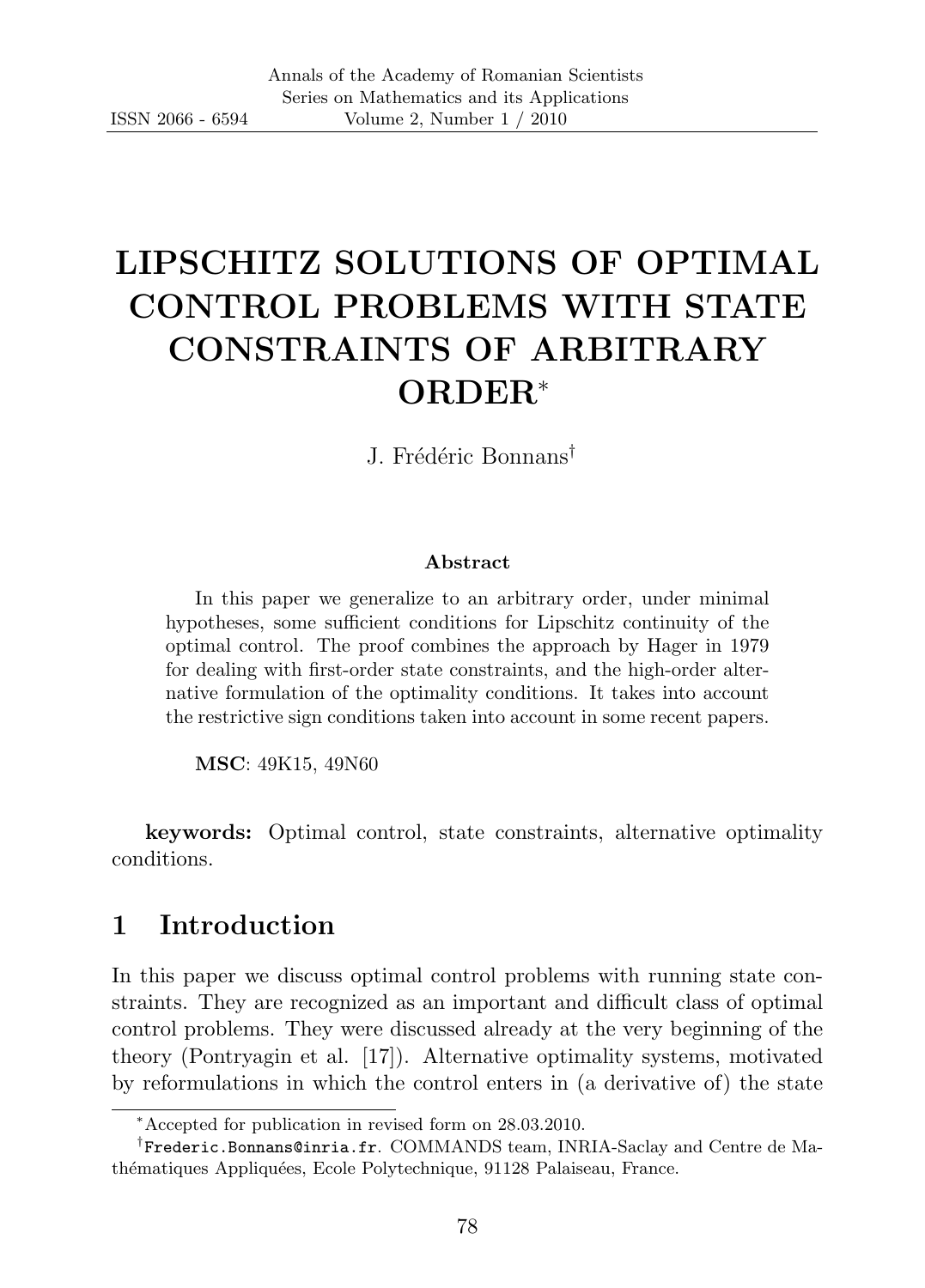constraint, appeared in Bryson, Denham and Dreyfus [7], and Jacobson, Lele and Speyer [14]. A clarification of the theory was brought in Maurer [16]. In this references the theory of high order alternative systems is presented, assuming a geometric hypothesis of finite number of arcs over the optimal trajectory. A recent reference along this line is Bonnans and Hermant [3] where also an analysis related to second-order optimality conditions is provided, assuming the hypotheses of linear independence of certain time derivatives of the state constraints, and of strong convexity of the Hamiltonian.

Another path was followed by Hager [12], who introduced a transformation (which actually is a "global" form of the first-order alternative optimality system in [7, 14, 16]) allowing to prove, under suitable hypotheses (well-posed first-order state constraints and strongly convex Hamiltonian), the Lipschitz continuity of the optimal control. This result is limited to firstorder constraints, and to some specific form of the optimal control problem, but has no geometric hypothesis.

Proving the Lipschitz continuity of the solution of an optimal control problem is of interest for obtaining error bounds for the discretization, see Dontchev and Hager [10].

There has been a renewed interest on these questions in the recent years. Shvartsman and Vinter [19] considered the case of first-order state constraints combined with control constraints, the latter possibly in an abstract form. Do Rosario de Pinho and Shvartsman [9] extended some of these results to the case when mixed state and control constraints are also present. A standard hypothesis in the field is the one of linear independence of gradients w.r.t. the control of active constraints (more precisely, active mixed constraints and total derivatives of active state constraints). In these two references, this standard hypothesis is weakened by introducing a sign condition on the regularity hypothesis related to the combinations of derivatives of the state constraints (see (34)). Independently, Hermant [13] showed how to extend Hager's result when all state constraints are of second-order.

There are a few generalizations of these techniques for differential systems outside of the field of ODEs. In the case of integral equations, Bonnans and de la Vega [1] extended the Lipschitz property in the case of first-order state constraints. In the case of optimal control of partial differential equations, the first-order optimality system has been introduced by Bonnans and Jaisson [4] in order to prove the continuity of the control and multipliers for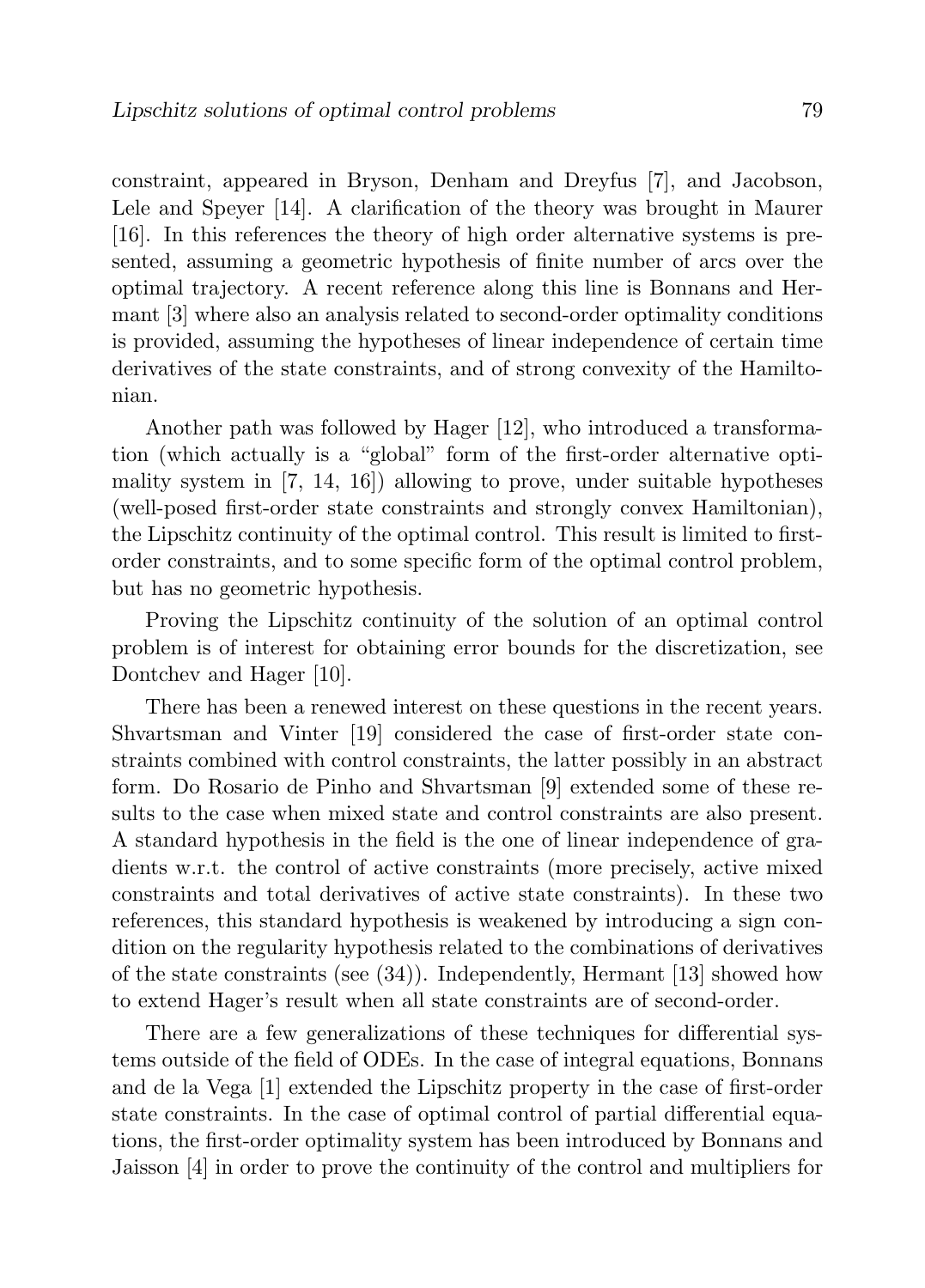a parabolic equation with first-order state constraints. The Lipschitz continuity of the control seems unfortunately out of reach in that case, due to the lack of regularity in time of the solutions of parabolic equations.

In this paper we will provide an extension of Hager's result to the case of state constraints of arbitrary order, combined with mixed state and control constraints. We obtain the Lipschitz continuity of the control and of the multipliers associated with first-order state constraints. Note that in general multipliers associated with higher order state constraints are not continuous, see e.g. the discussion in [13]. We use weaker hypotheses than those in [13]. We provide also variant of the result of continuity of the optimal control with a slightly weaker hypothesis than in [2].

The paper is organized as follows. In section 2 we establish that the solutions of the optimal control problem satisfy the first-order optimality condition. The only assumption here deals with the mixed constraints, and allows to obtain a regularity result for the associated multiplier. We give in section 3 the results on continuity and Lipschitz continuity of the control and multipliers associated with the first-order state constraints. An appendix provides two technical lemmas.

## 2 First-order extremals

#### 2.1 Statement

Consider state constrained optimal control problems of the following type:

$$
\begin{cases}\n\text{Min} \int_0^T \ell(u_t, y_t) dt + \phi(y_0, y_T); \\
\text{(i)} \quad \dot{y}_t = f(u_t, y_t); \quad t \in (0, T); \\
\text{(ii)} \quad g(y_t) \le 0; \quad t \in [0, T], \\
\text{(iii)} \quad c(u_t, y_t) \le 0, \text{ for a.a. } t \in (0, T), \\
\text{(iv)} \quad \Phi(y_0, y_T) \in K,\n\end{cases}
$$
\n(1)

with  $\ell : \mathbb{R}^m \times \mathbb{R}^n \to \mathbb{R}, \phi : \mathbb{R}^n \times \mathbb{R}^n \to \mathbb{R}, f : \mathbb{R}^m \times \mathbb{R}^n \to \mathbb{R}^n$ ,  $g: \mathbb{R}^n \to \mathbb{R}^{n_g}, n_g \geq 1, c: \mathbb{R}^m \times \mathbb{R}^n \to \mathbb{R}^{n_c}, \Phi: \mathbb{R}^n \times \mathbb{R}^n \to \mathbb{R}^{n_\Phi}, \text{ and } K$ is a closed and non empty convex subset of  $\mathbb{R}^{n_{\Phi}}$ . All data f, g, c,  $\ell$ ,  $\phi$ ,  $\Phi$ are assumed to be of class  $C^{\infty}$ , and f is supposed to be Lipschitz. Set, for  $q \in [1,\infty]$ 

$$
\mathcal{U}_q := L^q(0, T, \mathbb{R}^m); \quad \mathcal{Y}_q := W^{1,q}(0, T, \mathbb{R}^n).
$$
 (2)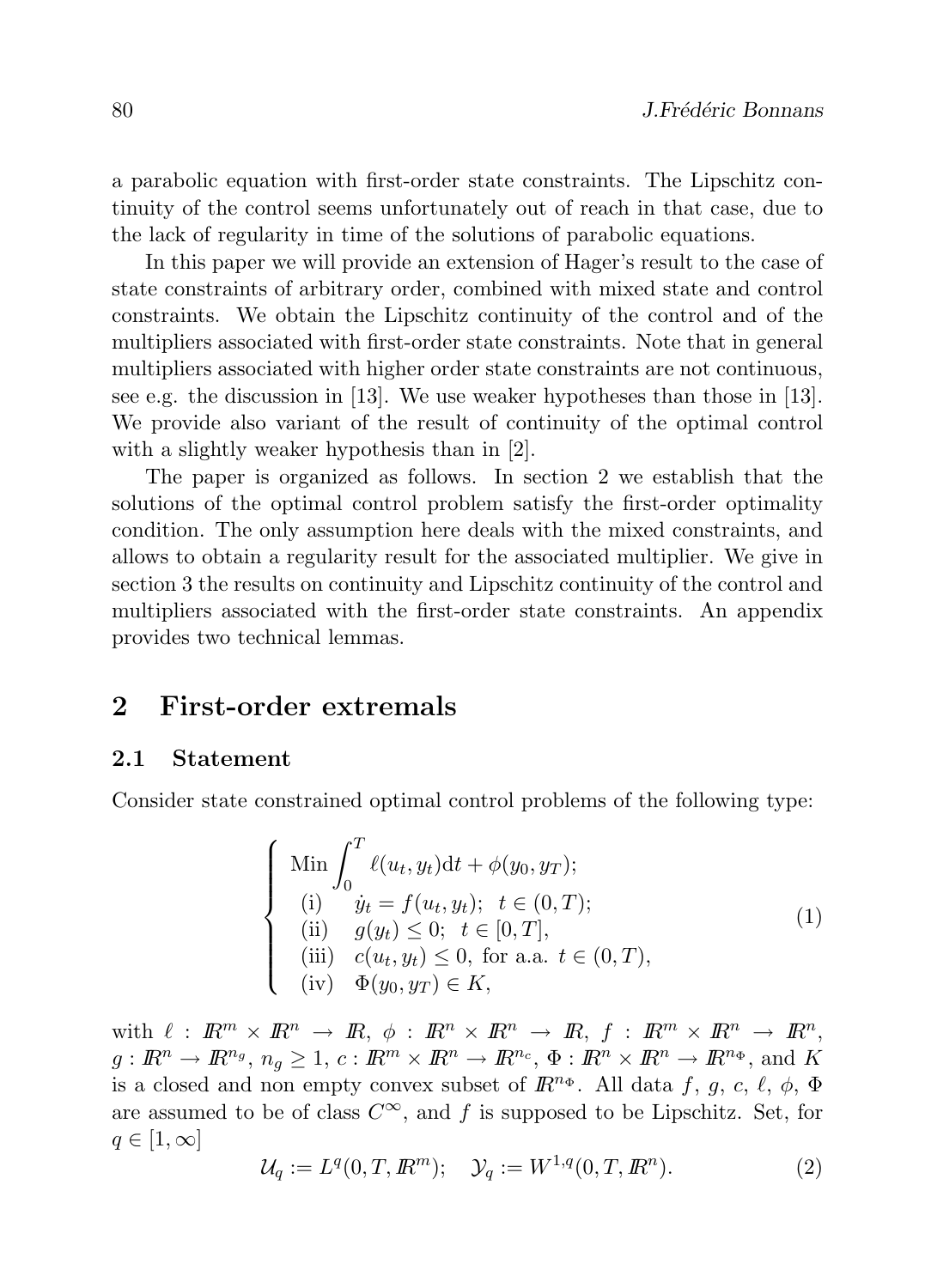The control and state space are  $\mathcal{U} := \mathcal{U}_{\infty}, \mathcal{Y} := \mathcal{Y}_{\infty}$ . For given  $y_0 \in \mathbb{R}^n$  and  $u \in \mathcal{U}$ , the *state equation* (1)(i) has a unique solution in  $\mathcal{Y} := \mathcal{Y}_{\infty}$  denoted  $y[u, y_0]$ .

All multipliers (elements of dual spaces) are represented as "horizontal vectors" (possibly depending on time). The dual of  $\mathbb{R}^n$  is denoted  $\mathbb{R}^{n*}$ . As in some of the Russian literature e.g. Dmitruk [8], dual variables are seen as parameters of functions and put into brackets. The generalized Hamiltonian function  $H: [I\!R \times I\!R^{n*} \times I\!R^{n} \times I\!R^m \times I\!R^n \to I\!R$  is defined resp. as

$$
H[\alpha, p, \lambda](u, y) = \alpha \ell(u, y) + pf(u, y) + \lambda c(u, y). \tag{3}
$$

The end points Lagrangian, where  $\alpha \in \mathbb{R}_+$  and  $\Psi \in \mathbb{R}^{n_{\Phi^*}}$ , is defined as follows:

$$
\Phi[\alpha, \Psi](y_0, y_T) := \alpha \phi(y_0, y_T) + \Psi \Phi(y_0, y_T). \tag{4}
$$

By  $BV(0,T)^q$  we denote the space of bounded variations functions with value in  $\mathbb{R}^q$  (whose value of elements at time t is an horizontal vector). We denote by  $BV_T(0,T)^q$  the functions of  $BV(0,T)^q$  vanishing at time  $T+$ . We may identify  $\eta \in BV_T(0,T)^q$  with the corresponding measure d $\eta$ .

**Definition 2.1.** We say that  $(\bar{u}, \bar{y}) \in \mathcal{U} \times \mathcal{Y}$  is a generalized first-order extremal if there exists  $\bar{\alpha} \geq 0$ ,  $\bar{\eta} \in BV_T(0,T)^q$ , and  $\bar{\lambda} \in L^{\infty}(0,T,\mathbb{R}^{n_c})$  with  $(\bar{\alpha}, d\bar{\eta}, \bar{\lambda}) \neq 0$ , and  $p \in BV(0, T)^n$ , such that

$$
\dot{\bar{y}}_t = f(\bar{u}_t, \bar{y}_t) \quad a.e. \quad on \ [0, T], \tag{5}
$$

$$
-\mathrm{d}\bar{p}_t = H_y[\bar{\alpha}, \bar{p}_t, \bar{\lambda}_t](\bar{u}_t, \bar{y}_t)\mathrm{d}t + \sum_{i=1}^g g'_i(\bar{y}_t)\mathrm{d}\bar{\eta}_{i,t} \quad on \ [0, T], \tag{6}
$$

$$
0 = H_u[\bar{\alpha}, \bar{p}_t, \bar{\lambda}_t](\bar{u}_t, \bar{y}_t), \quad a.e. \text{ on } ]0, T[, \tag{7}
$$

and in addition

$$
g_i(\bar{y}_t) \leq 0; d\bar{\eta}_{i,t} \geq 0; t \in [0,T];
$$
 (8)

$$
\int_0^T g_i(\bar{y}_t) d\bar{\eta}_{i,t} = 0, i = 1,\dots,q,
$$
\n(9)

$$
c(\bar{u}_t, \bar{y}_t) \leq 0; \ \bar{\lambda}_t \geq 0; \ \bar{\lambda}_t c(\bar{u}_t, \bar{y}_t) = 0 \ a.e; \tag{10}
$$

$$
\Phi(\bar{y}_0, \bar{y}_T) \in K; \quad \Psi \in N_K(\Phi(\bar{y}_0, \bar{y}_T)), \tag{11}
$$

$$
\bar{p}_{0-} = -\Phi_{y_0}[\alpha, \Psi](\bar{y}_0, \bar{y}_T) \tag{12}
$$

$$
\bar{p}_{T+} = \Phi_{y_T}[\alpha, \Psi](\bar{y}_0, \bar{y}_T). \tag{13}
$$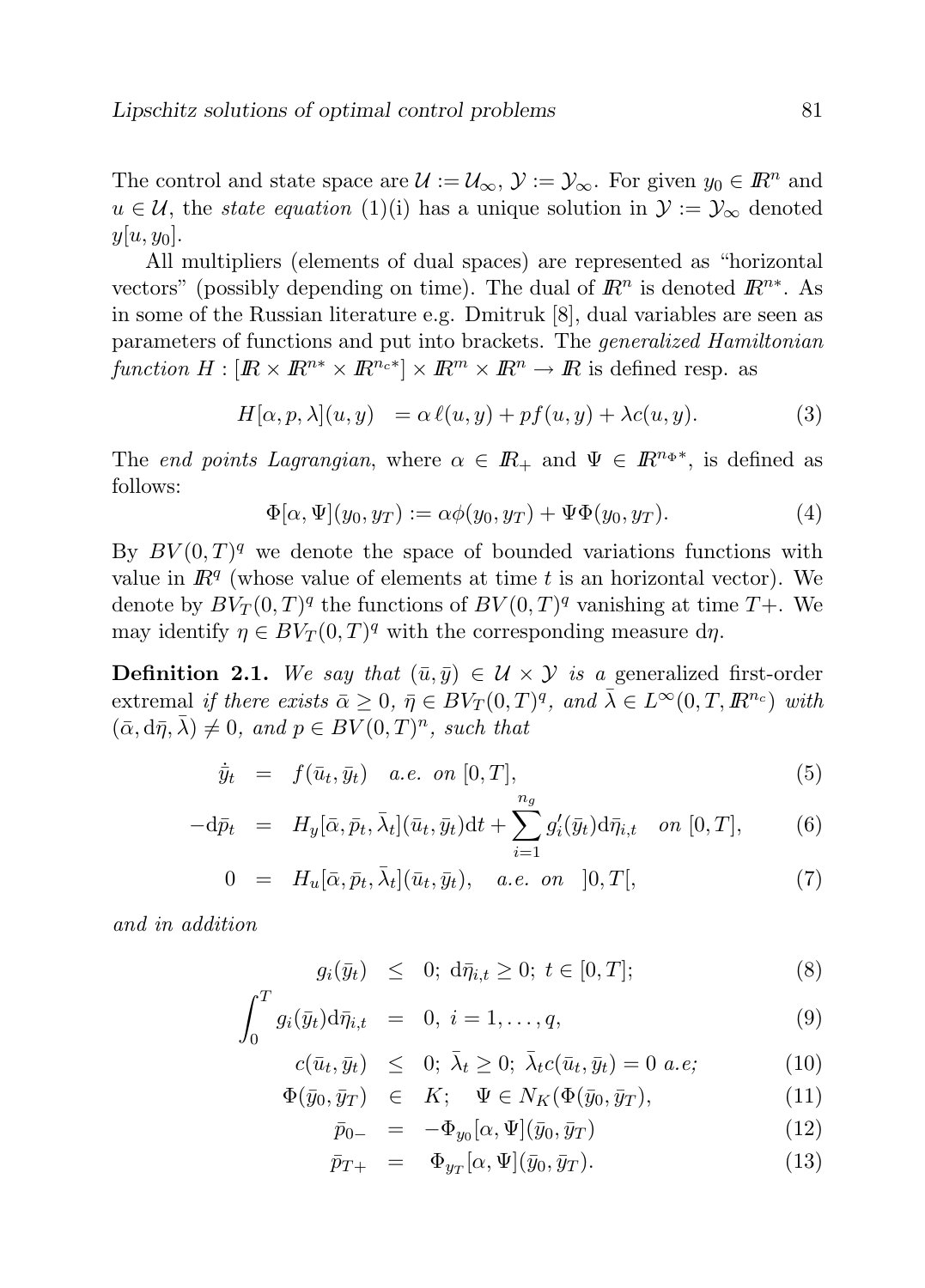**Definition 2.2.** The set of  $(\bar{\alpha}, \bar{p}, \bar{\eta}, \bar{\lambda})$  satisfying definition 2.1 is called the set of first-order, or Lagrange multipliers associated with  $(\bar{u}, \bar{y})$  and denoted  $M^L(\bar{u}, \bar{y})$ . When  $\alpha = 0$  (resp.  $\alpha > 0$ ) we say that the corresponding multiplier is singular (resp. regular).

**Remark 2.3.** It is well known that, for given  $(\bar{\alpha}, \bar{\eta}, \bar{\lambda})$  in the appropriate space, the system made by equations  $(6)$  and  $(13)$  has a unique solution p in  $BV(0,T)^n$ , and the mapping  $(\bar{\alpha}, \bar{\eta}, \bar{\lambda}) \mapsto p$  is linear and continuous.

**Remark 2.4.** When  $\bar{\alpha} > 0$ , dividing  $\bar{\eta}$  and  $\bar{p}$  by  $\bar{\alpha}$ , we obtained the qualified form of first-order extremal, i.e., with  $\bar{\alpha} = 1$ . We may then remove  $\bar{\alpha}$ from the definition of the Hamiltonian and of the statement of a first-order extremal.

#### 2.2 Proof of the first-order optimality conditions

Consider the linearization of the state equation

$$
\dot{z}_t = f'(\bar{u}_t, \bar{y}_t)(v_t, z_t); \ \ t \in (0, T), \tag{14}
$$

whose unique solution in  $\mathcal Y$  (for given initial condition  $z_0$  and  $v \in \mathcal V$ ) will be denoted  $z[v, z_0]$ . For any  $q \in [1, \infty]$ , with any  $(z_0, v) \in \mathbb{R}^n \times \mathcal{U}_q$  is associated a unique solution of (14) denoted  $z[v, z_0]$ . We define a mapping  $J: \mathbb{R}^n \times \mathcal{U} \to \mathbb{R}$  by

$$
J(u, y_0) := \int_0^T \ell(u_t, y_t[u, y_0]) dt + \phi(y_0, y_T[u, y_0]).
$$
 (15)

We now give a short proof of the existence of a generalized Lagrange multiplier, without assumption on the convex set  $K$ , and with the following "qualification like" condition, involving the mixed state and control constraint only:

There exists 
$$
\hat{v} \in \mathcal{U}
$$
 and  $\hat{\beta} > 0$  such that  
\n $c(\bar{u}_t, \bar{y}_t) + c_u(\bar{u}_t, \bar{y}_t)\hat{v}_t \leq -\hat{\beta}$  for a.a.  $t \in (0, T)$ . (16)

**Theorem 2.5.** Let  $(\bar{u}, \bar{y}) \in \mathcal{U} \times \mathcal{Y}$  be a local solution of (1) and the associated state. If (16) holds, then  $(\bar{u}, \bar{y})$  is a generalized first-order extremal.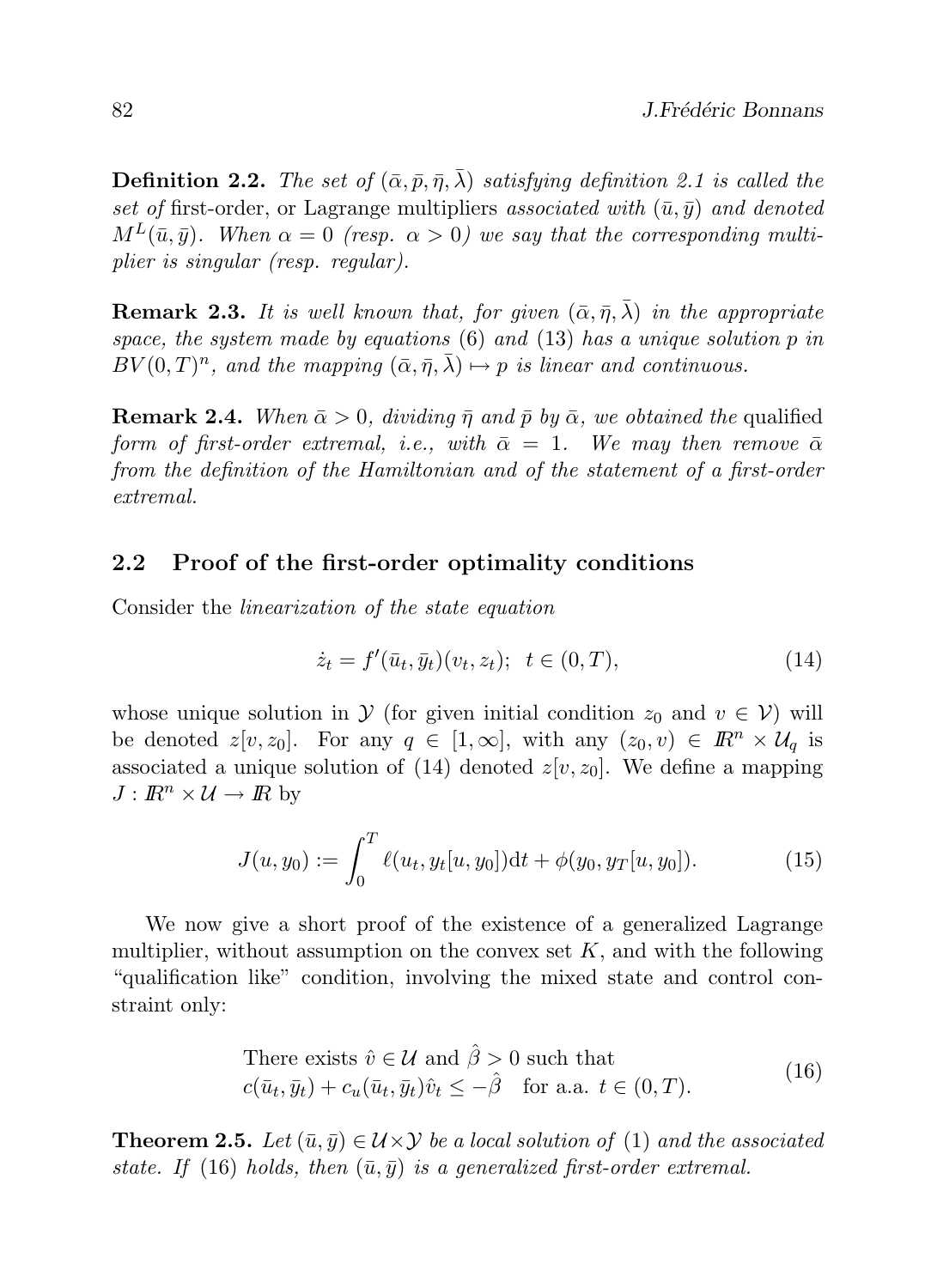**Proof.** (i) An equivalent optimal control problem, obtained by elimination of the state variable from the state equation, is

$$
\begin{cases}\n\min_{u,y_0} J(u, y_0); \\
g(y_t[u, y_0]) \le 0, \quad t \in [0, T], \\
c(u_t, y_t[u, y_0]) \le 0, \text{ for a.a. } t \in (0, T), \\
\Phi(y_0, y_T[u, y_0]) \in K.\n\end{cases}
$$
\n(17)

Obviously  $(\bar{u}, \bar{y}_0)$  is solution of this problem. Set

$$
\mathcal{K} := C([0,T])_{-}^{n_g} \times L^{\infty}(0,T)_{-}^{n_c} \times K,
$$
\n(18)

and let  $G: \mathbb{R}^n \times \mathcal{U} \to C([0,T])^{n_g} \times L^{\infty}(0,T)^{n_c}$  be defined by

$$
G(u, y_0) := (g(y[u, y_0]); \ c(u, y[u, y_0]); \ \ \Phi(y_0, y_T[u, y_0])) \,. \tag{19}
$$

We can rewrite problem (17) under the standard form

$$
\lim_{u,y_0} J(u,y_0); \quad G(u,y_0) \in \mathcal{K}.\tag{20}
$$

We claim that the set of associated generalized Lagrange multipliers is non empty. All mappings are continuously differentiable. In view of [6, Prop. 3.16], the conclusion will hold if we prove that the set  $E := \mathcal{R}(G'(\bar{y}_0, \bar{u})) - \mathcal{K}$ has a non empty relative interior (where  $\mathcal{R}(G'(\bar{y}_0, \bar{u}))$  denotes the range of the linear mapping  $G'(\bar{y}_0, \bar{u})$ . For this we apply lemma A.2 to the set K. The set C of that lemma corresponds to  $C([0,T])^{n_g} \times L^{\infty}(0,T)^{n_c}$ . The claim follows.

(ii) We next relate an associated generalized Lagrange multiplier for problem (17) to the notion of first-order extremal for the original problem (1). Denote the Lagrangian function of problem (17) by

$$
\begin{cases}\nL[\alpha, \eta, \lambda, \Psi](u, y_0) := \alpha J(u, y_0) + \langle \eta, g(y[u, y_0]) \rangle \\
+ \langle \lambda, c(u, y[u, y_0]) \rangle + \Psi \Phi(y_0, y_T[u, y_0]).\n\end{cases} (21)
$$

Note that here  $\lambda \in L^{\infty}(0,T,\mathbb{R}^{n_c})^*$ . The first-order optimality conditions (e.g. [18, 20], or [6, Section 3.1]) are that multipliers belong to normal cones to the corresponding constraints, with sign condition on  $\alpha$  and non zero generalized multiplier. In our case this boils down to

$$
\begin{cases} \bar{\alpha} \geq 0; \quad (\bar{\alpha}, d\bar{\eta}, \bar{\lambda}) \neq 0; \quad \bar{\lambda} \in N_{L^{\infty}(0,T,R^{n_c})}(c(\bar{u}, \bar{y})); \\ (8)-(9) \text{ and } (11) \text{ holds}, \end{cases}
$$
 (22)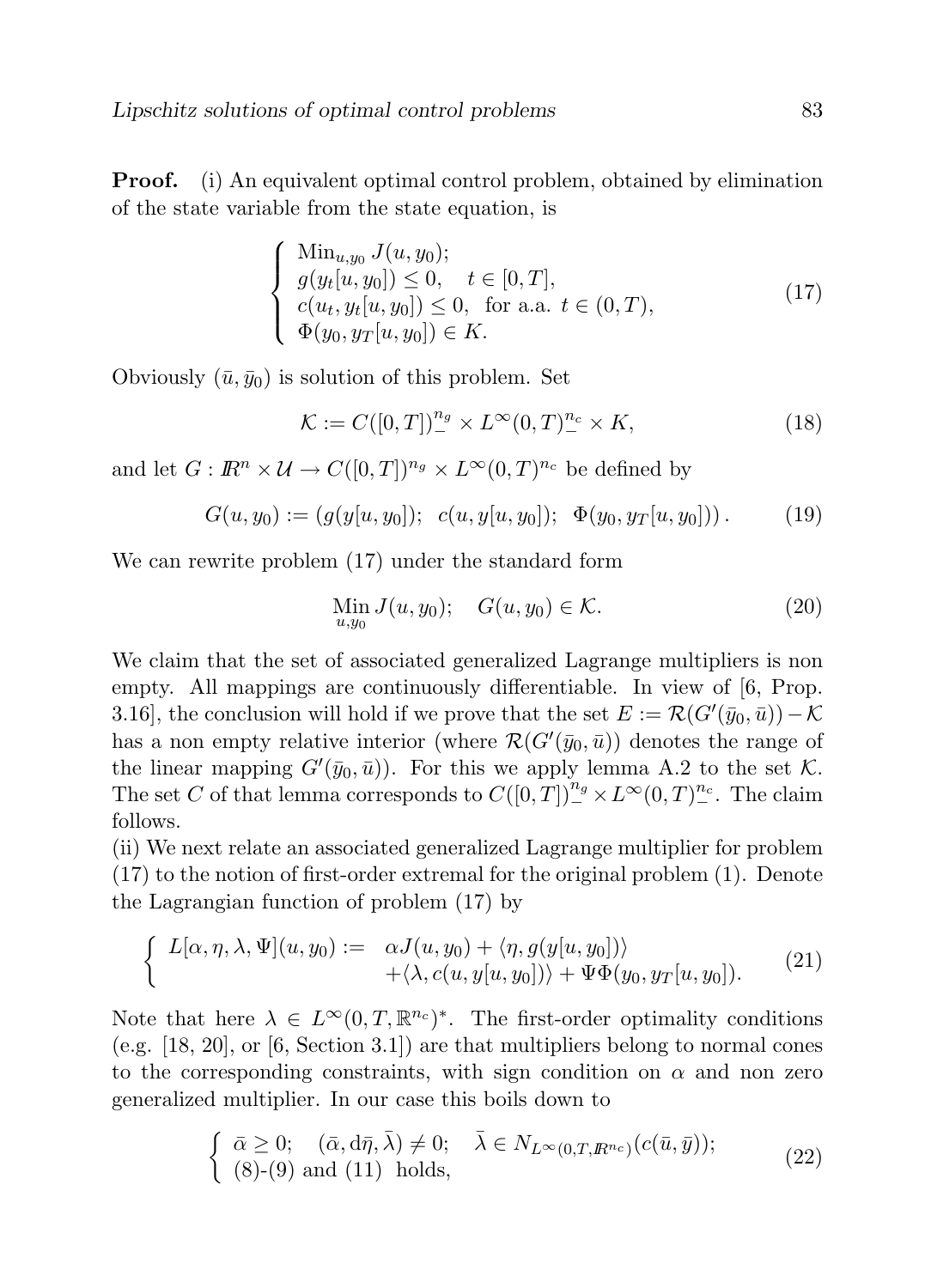and the condition that  $(\bar{u}, \bar{y})$  is a stationary point of the Lagrangian, which means that, for an arbitrary  $(v, z_0) \in \mathcal{U} \times \mathbb{R}^n$ , denoting by  $z = z(v, z_0)$  the solution of the linearized equation (14), the following holds:

$$
\bar{\alpha} \int_0^T \ell'(\bar{u}_t, \bar{y}_t)(v_t, z_t) dt + \sum_{i=1}^{n_g} \int_0^T g'_i(\bar{y}_t) z_t d\bar{\eta}_{i,t} +\langle \bar{\lambda}, c'(\bar{u}, \bar{y})(v, z) \rangle + \Phi'[\alpha, \Psi](\bar{y}_0, \bar{y}_T)(z_0, z_T) = 0.
$$
\n(23)

Taking  $z_0 = 0$  and v arbitrarily in U, we deduce from (23) the existence of  $\gamma > 0$  such that  $|\langle \overline{\lambda}, c_u(\overline{u}_t, \overline{y}_t)v_t \rangle| \leq \gamma ||v||_1$  (since all other linear forms are continuous w.r.t. the  $L^1$  norm) and hence  $c_u(\bar{u}, \bar{y})^\top \bar{\lambda}$  may be identified to an element of  $L^{\infty}(0,T,\mathbb{R}^{n_c})$ . Combining with (16), we deduce with lemma A.1 that  $\bar{\lambda} \in L^{\infty}(0,T,\mathbb{R}^{n_c*})$ .

Next, according to remark 2.3, define the costate  $\bar{p}$  as the solution in  $BV(0,T)^n$  of the equation (6) with final condition (12). Then (23) reduces to

$$
-\int_0^T d\bar{p}_t z_t + \int_0^T (-\bar{p}_t f_y(\bar{u}_t, \bar{y}_t) + \bar{\alpha} \ell'_u(\bar{u}_t, \bar{y}_t) + \bar{\lambda}_t c_y(\bar{u}_t, \bar{y}_t)) v_t dt + \Phi[\bar{\alpha}, \Psi](\bar{y}_0, \bar{y}_T)(z_0, z_T) = 0.
$$
\n(24)

The integration by parts formula can be extended to the product of an absolutely continuous function and of a bounded variation function (similar to [11, Vol. I, ch. 3, Theorem 22, p. 154], but here integrating over  $[0, T]$ and not  $(0, T)$ ; see also the discussion in [4]). Applying this result to the term  $\int_0^T d\bar{p}_t z_t$  and using the final condition on the costate, we obtain

$$
\int_0^T H_u[\bar{\alpha}, \bar{p}_t, \bar{\eta}_t, \bar{\lambda}_t](\bar{u}_t, \bar{y}_t) v_t dt + (\bar{p}_{0-} + D_{y_0} \Phi[\bar{\alpha}, \Psi](\bar{y}_0, \bar{y}_T)) z_0 = 0. \quad (25)
$$

That this is zero for any v and  $z_0$  is equivalent to conditions (7) and (12). Therefore  $(\bar{u}, \bar{y})$  is a generalized extremal, as was to be proved.

For the statement of the qualification condition we remind that, K being a convex subset of an Euclidean space it has a nonempty relative interior (possibly reduced to one point). Therefore we may represent it after an affine change of cordinates as

$$
K = \{0\}_{R^{n_{\Phi,1}}} \times K_2,\tag{26}
$$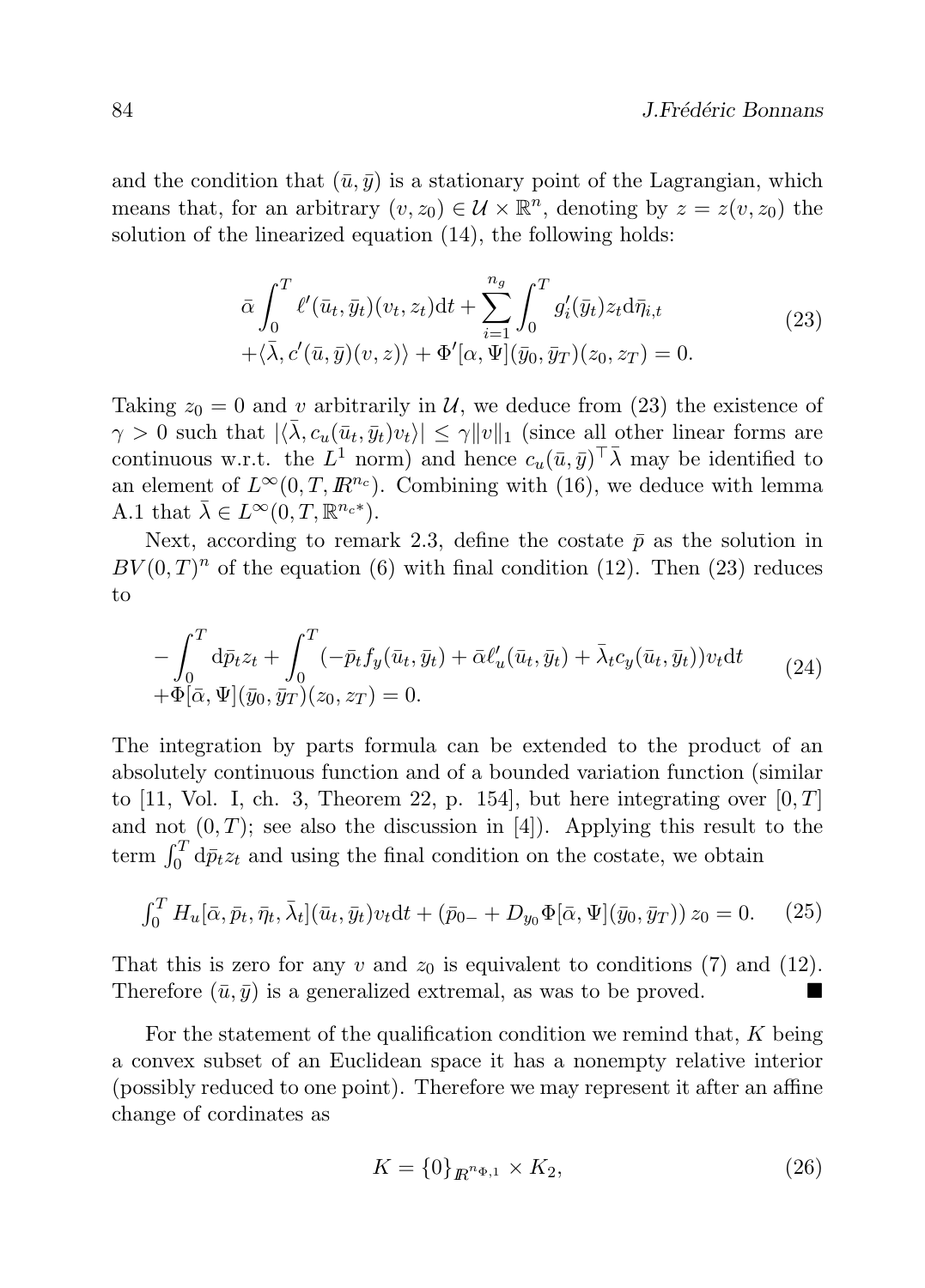with  $K_2 \subset \mathbb{R}^{n_{\Phi,1}}$  of nonempty interior. We partition accordingly the mapping  $\Phi(\cdot, \cdot)$  into two blocks:

$$
\Phi(\cdot, \cdot) = \begin{pmatrix} \Phi_1(\cdot, \cdot) \\ \Phi_2(\cdot, \cdot) \end{pmatrix} . \tag{27}
$$

Consider the following qualification condition, where  $z_T$  stands for  $z_T[v, z_0]$ :

$$
(v, z_0) \mapsto \Phi'_1(\bar{y}_0, \bar{y}_T)(z_0, z_T) \text{ is onto,}
$$
  
For some  $\beta > 0$  and  $(\bar{v}, \bar{z}) \in \mathcal{U} \times \mathcal{Y}$ , solution of (14):  

$$
\Phi'_1(\bar{y}_0, \bar{y}_T)(\bar{z}_0, \bar{z}_T) = 0
$$

$$
\Phi'_2(\bar{y}_0, \bar{y}_T)(\bar{z}_0, \bar{z}_T) \in \text{int}(K_2),
$$

$$
g(\bar{y}_t) + g'(\bar{y}_t)\bar{z}_t < 0, \text{for all } t \in [0, T];
$$

$$
c(\bar{u}_t, \bar{y}_t) + c'(\bar{u}_t, \bar{y}_t)(\bar{v}_t, \bar{z}_t) \leq -\beta, \text{for a.a. } t \in [0, T].
$$
 (28)

**Theorem 2.6.** Let  $\bar{u} \in L^{\infty}(0,T,U)$  be a local solution of (1) and  $\bar{u}$  be the associated state. Then the following conditions are equivalent: (i) the qualification condition (28) holds, (ii) the set of singular Lagrange multipliers is empty, (iii) the set of Lagrange multipliers (with  $\alpha = 1$ ) is non empty and bounded.

**Proof.** We have checked in the proof of theorem 2.5, see relations (18)-(19), that with the notations of that proof, the set  $E := \mathcal{R}(G'(\bar{y}_0, \bar{u})) - \mathcal{K}$ has a non empty relative interior. By [6, Prop. 3.16], condition (ii) is equivalent to Robinson's qualification condition. Since the convex set has the product form of "zero" times a convex set with nonempty interior, the latter is equivalent to (i) by  $[6, Corollary 2.101]$ . It is known that (i) implies (iii). On the other hand, (iii) implies (ii) since the set of singular multipliers is the asymptotic cone of the set of Lagrange multipliers (it the set of the latter is non empty), and so (iii) implies (ii). The conclusion follows.

# 3 Continuity and Lipschitz properties of the control

#### 3.1 Continuity of the control

We need to introduce the concepts below. The total derivative of the function  $g(y)$  is

$$
g^{(1)}(u, y) := g'(y)f(u, y).
$$
\n(29)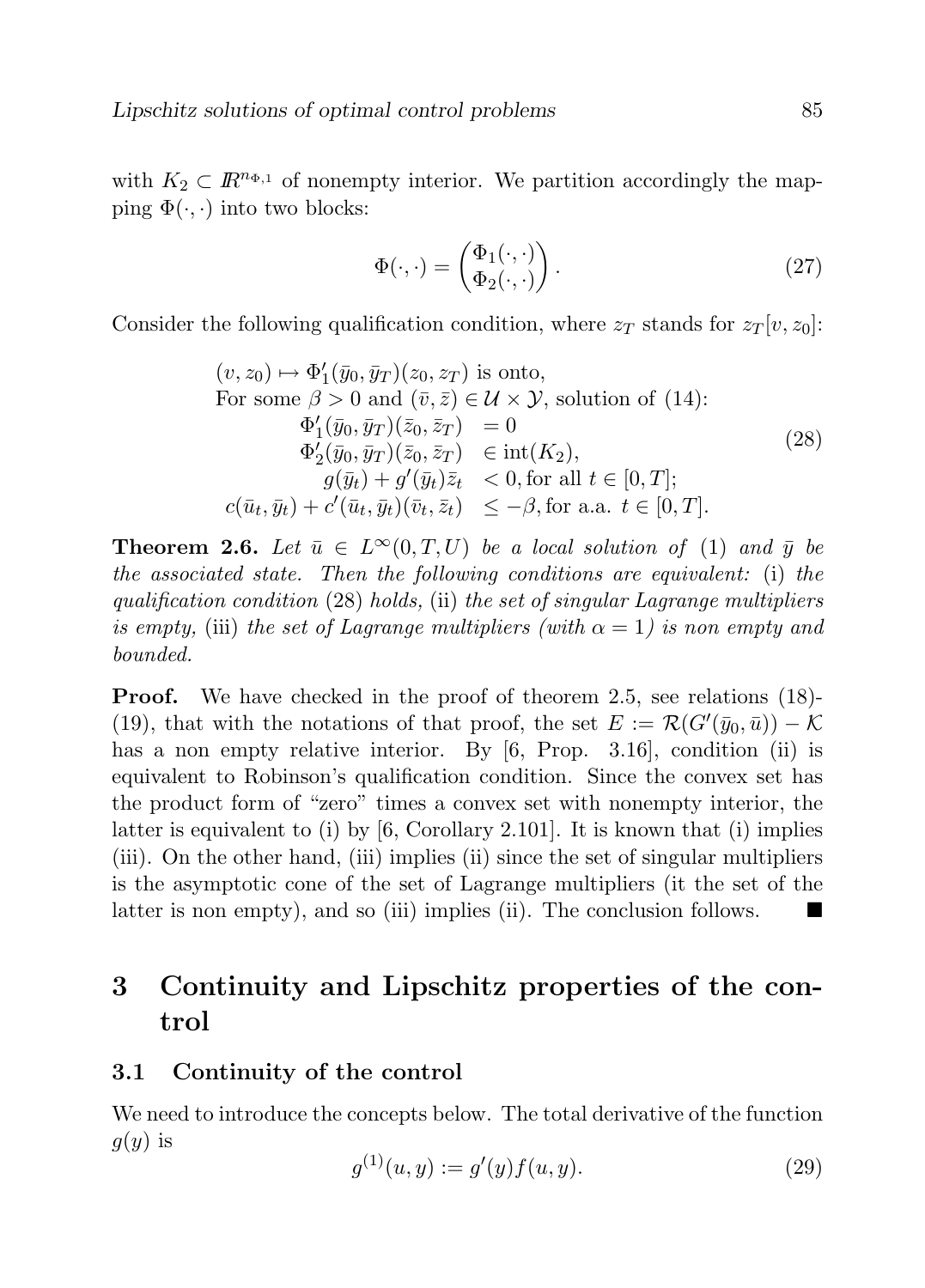By trajectory, we mean a solution of the state equation. Along a trajectory, we have that  $g^{(1)}(u_t, y_t) = \frac{d}{dt} g(y_t)$ . In a similar way we can define upper order total derivatives. These formal expressions are the sum of all partial derivatives multiplied by the corresponding derivative of the variable, except for y whose derivative is replaced by  $f(u, y)$ . They involve time derivatives of u.

**Definition 3.1.** (i) For  $1 \leq i \leq n_g$ , the order of the state constraint  $g_i(y)$ is the smallest positive integer  $q_i$  such that  $g_{i,u}^{(k)}(u, y) = 0$ , for all  $0 \le k < q_i$ (and indeed then  $g_{i,u}^{(k)}(u, y)$  does not depend on the derivatives of u for  $k \leq$  $q_i$ ). (ii) Let  $(\bar{u}, \bar{y})$  be a trajectory with a continuous control. We say that the state constraint *i* is regular along  $(\bar{u}, \bar{y})$  if

$$
g_{i,u}^{(q_i)}(\bar{u}_t, \bar{y}_t) \neq 0, \quad \text{for all } t \in [0, T]. \tag{30}
$$

For a state constraint  $g_i$  of order q, and  $k < q$ , we may write  $g_i^{(k)}$  $a_i^{(\kappa)}(y)$ , and we have

$$
g_i^{(k+1)}(u,y) = g_{i,y}^{(k)}(y)f(u,y); \quad g_{i,u}^{(k+1)}(u,y) = g_{i,y}^{(k)}(y)f_u(u,y). \tag{31}
$$

Define the set of state constraints of order  $\kappa$ , and those active at time t along the trajectory  $(\bar{u}, \bar{y})$ :

$$
I_{\kappa} := \{ 1 \le i \le n_g; \ q_i = \kappa \}; \quad I_{\kappa}(t) := \{ i \in I_{\kappa}; \ g_i(\bar{y}_t) = 0 \}. \tag{32}
$$

By  $I_0(t)$  we denote the set of active mixed constraints at time  $t \in (0, T)$ . We need the following hypothesis of positive linear independence of derivatives w.r.t. the control of active mixed constraints

$$
\sum_{i \in I_0(t)} \alpha_i c_{i,u}(\bar{u}_t, \bar{y}_t) = 0 \text{ with } \alpha \ge 0 \text{ implies } \alpha = 0.
$$
 (33)

This is equivalent to the Mangasarian-Fromovitz hypothesis [15] (w.r.t. the variable u) for the mixed constraints. It implies that  $c_{ju}(\bar{u}_t, \bar{y}_t) \neq 0$ , for  $j \in I_0(t)$ . Consequently we say that the constraint  $c(u, y) \leq 0$  is of zero order. The (stronger) hypothesis of joint qualification of zero and first-order state constraints is as follows:

$$
\begin{cases}\n\sum_{j \in I_0(t)} \alpha_i c_{i,u}(\bar{u}_t, \bar{y}_t) + \sum_{i \in I_1(t)} \beta_j g_{ju}^{(1)}(\bar{u}_t, \bar{y}_t) = 0 \\
\text{with } \beta \ge 0 \text{ implies } (\alpha, \beta) = 0.\n\end{cases} \tag{34}
$$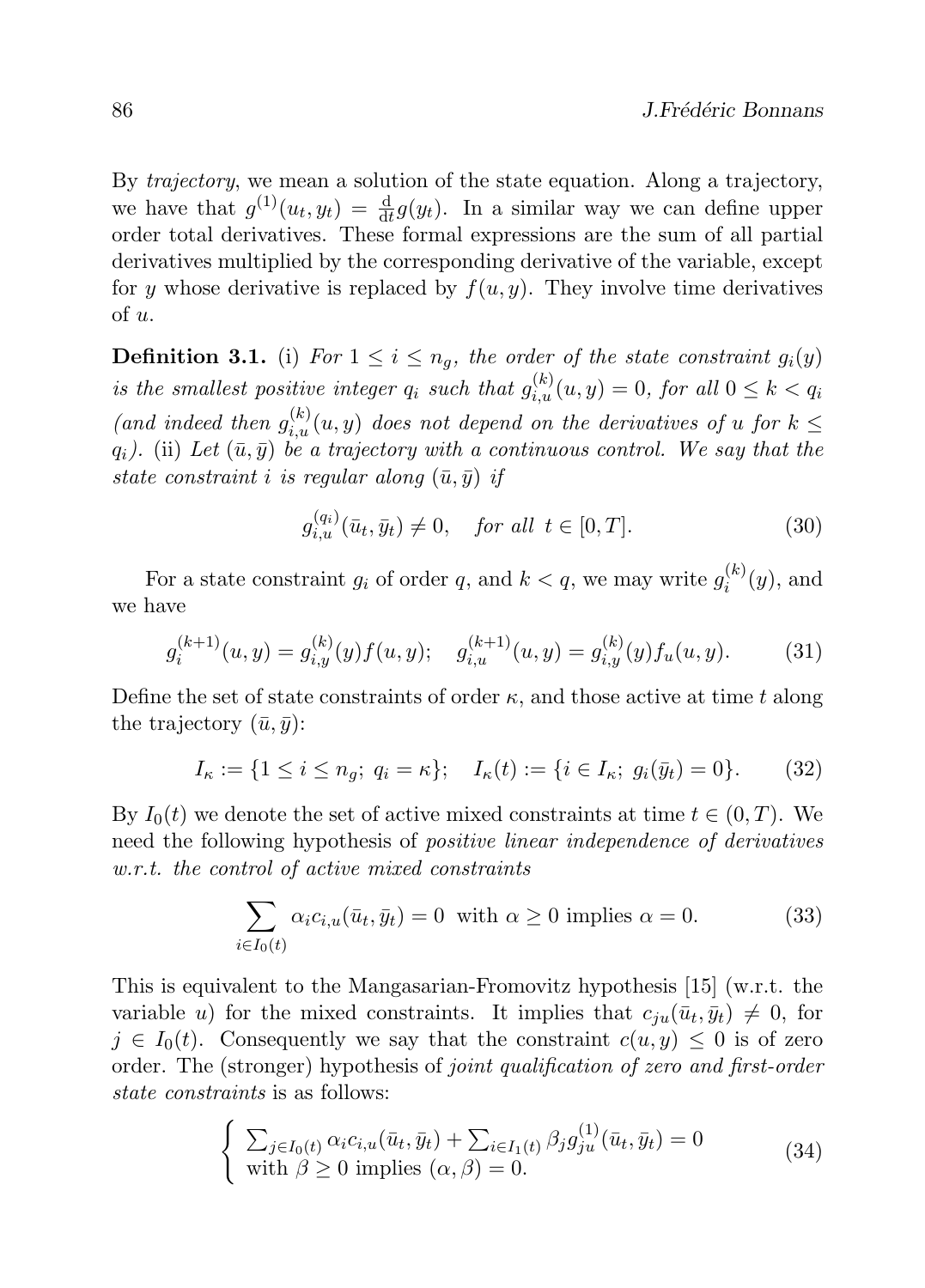Note that this is the Mangasarian-Fromovitz hypothesis (w.r.t. the variable u) for the system

$$
g_i^{(1)}(\bar{u}_t, \bar{y}_t) \le 0, \ i \in I_1(t); \quad c_j(\bar{u}_t, \bar{y}_t) = 0, \ j \in I_0(t). \tag{35}
$$

When the control  $\bar{u}$  has left and right limits denoted by  $\bar{u}_t^{\pm}$ , for  $\sigma \in [0,1]$ , we denote  $\bar{u}_t^{\sigma} := \sigma \bar{u}^+ + (1 - \sigma) \bar{u}^-$  and we adopt the same convention for other functions of time such as the costate and Lagrange multiplier  $\lambda$ . The hypothesis of positivity of the Hessian of the Hamiltonian w.r.t. the control is

$$
0 < H_{uu}^0[\bar{p}_t^{\sigma}, \bar{\lambda}_t^{\sigma}](\bar{u}_t^{\sigma}, \bar{y}_t)([\bar{u}_t], [\bar{u}_t]), \text{ for all } \sigma \in [0, 1], t \in [0, T].
$$
 (36)

This hypothesis holds, of course, if  $H[p_t^{\sigma}, \bar{\lambda}_t^{\sigma}] (\cdot, \bar{y}_t)$  is a strongly convex function of the control variable, as was assumed e.g. in [3]. The next theorem is a slight improvement of Prop. 4.8 of that reference, due to the weaker hypothesis (36) and also since hypothesis (34) is weaker than the corresponding one used in this reference. In that theorem we make an assumption only on the first-order state constraints, but state constraints of higher order may also be present.

#### **Theorem 3.2.** Let  $(\bar{u}, \bar{y})$  be a first-order extremal for  $(P)$ .

(i) Assume that (36) and (33) hold. If  $\bar{u}$  has left and right limits at time  $t \in ]0, T[$ , then it is continuous at time t.

(ii) Assume that the control is continuous and that (34) hold. Then the multiplier  $\lambda$  associated with the mixed control-state constraints and the components of  $\eta$  associated with first-order state constraints are continuous.

*Proof.* (i) In view of (34) and (7), the multiplier  $\lambda$  being uniformly bounded, it has at time  $t$  (non necessarily unique) limit points on the left and right side. We denote by  $\bar{\lambda}_t^{\pm}$  some of these limit points, and set  $[\bar{\lambda}_t] := \bar{\lambda}^+ - \bar{\bar{\lambda}}^-$ . By the costate equation (6), the jump of  $\bar{p}$  is such that

$$
[\bar{p}] = \bar{p}^+ - \bar{p}^- = -\sum_{i=1}^{n_g} \nu_i g_{i,y}(\bar{y}_t), \quad \text{with } \nu_i := [\bar{\eta}_{i,t}] \ge 0.
$$
 (37)

We have that

$$
0 = [H_u^0[\bar{p}_t, \bar{\lambda}_t](\bar{u}_t, \bar{y}_t)]
$$
  
= 
$$
\int_0^1 \{H_{uu}[\bar{p}_t^{\sigma}, \bar{\lambda}_t^{\sigma}](\bar{u}_t^{\sigma}, \bar{y}_t)[\bar{u}_t] + [\bar{p}_t]f_u(\bar{u}_t^{\sigma}, \bar{y}_t) + [\bar{\lambda}_t]c_u(\bar{u}_t^{\sigma}, \bar{y}_t)\}d\sigma.
$$
 (38)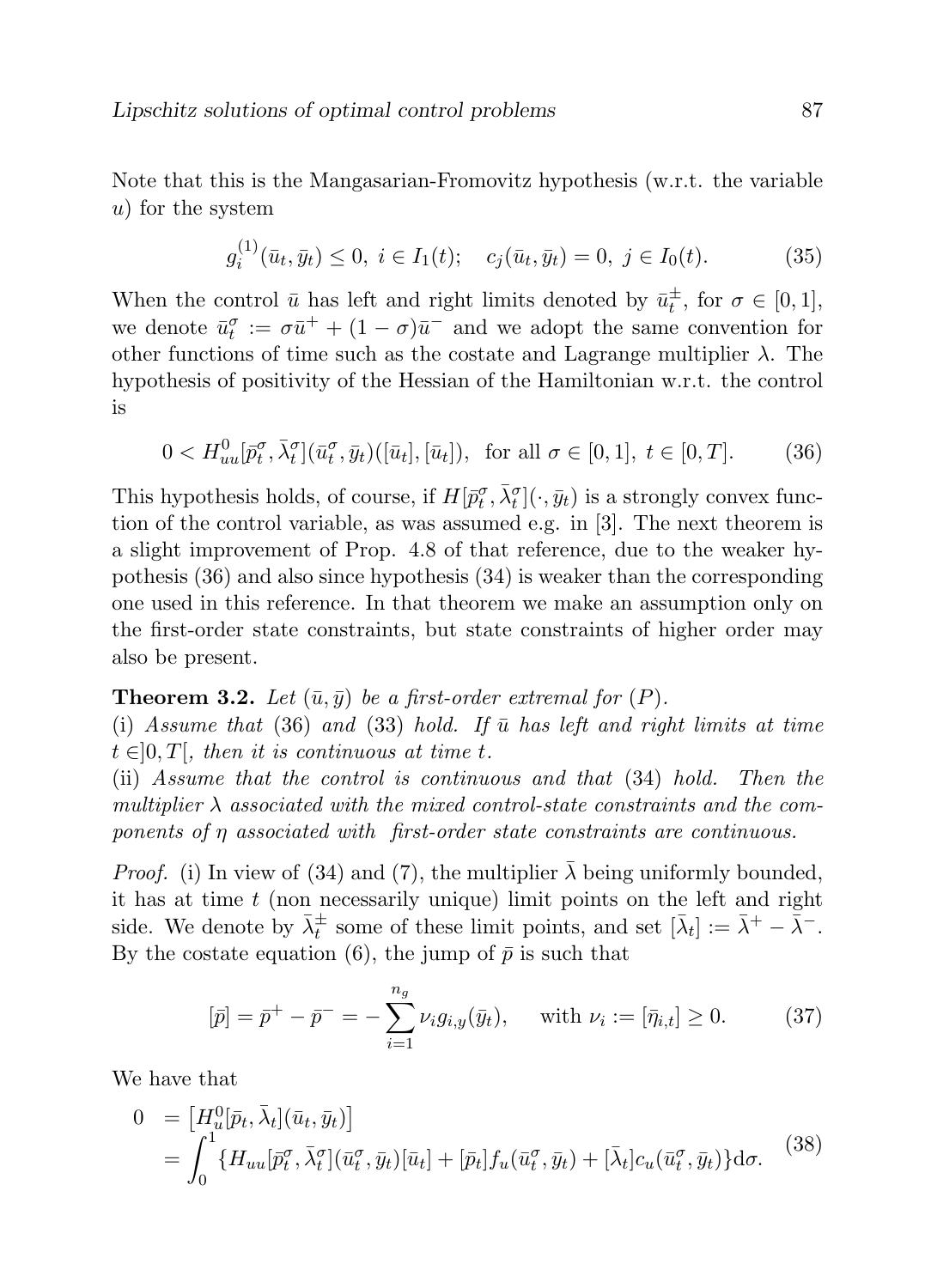Using (37) and observing that, by definition of the order of the state constraint,  $g_{i,y} f_u = g_{i,u}^{(1)}$  equals zero if  $q_i > 1$ , we obtain that

$$
\int_0^1 H_{uu}[\bar{p}_t^{\sigma}](\bar{u}_t^{\sigma}, \bar{y}_t)[\bar{u}_t] d\sigma = \sum_{i:q_i=1} \nu_i \int_0^1 g_{i,u}^{(1)}(\bar{u}_t^{\sigma}, \bar{y}_t) d\sigma - [\bar{\lambda}_t] \int_0^1 c_u(\bar{u}_t^{\sigma}, \bar{y}_t) d\sigma.
$$
\n(39)

We compute the scalar product of both sides of (39) by  $[\bar{u}_t]$ , using

$$
\int_0^1 g_{i,u}^{(1)}(\bar{u}_t^{\sigma}, \bar{y}_t) [\bar{u}_t] d\sigma = [g_i^{(1)}(\bar{u}_t, \bar{y}_t)]; \quad \int_0^1 c_u(\bar{u}_t^{\sigma}, \bar{y}_t) [\bar{u}_t] d\sigma = [c(\bar{u}_t, \bar{y}_t)] \tag{40}
$$

and observing that the first-integral is equal to zero for state constraints of order greater than 1, and that  $[\bar{\lambda}_t][c(\bar{u}_t, \bar{y}_t)] \geq 0$  (in view of the complementarity relations between  $\bar{\lambda}_t^{\pm}$  and  $c(\bar{u}_{t^{\pm}}, \bar{y}_t)$ ). Using hypothesis (36), we deduce that

$$
\alpha |[\bar{u}_t]|^2 \leq \sum_{i:q_i=1} \nu_i [g_i^{(1)}(\bar{u}_t, \bar{y}_t)]. \tag{41}
$$

If  $\nu_i > 0$ , then  $g_i(\bar{y}_t) = 0$ , and hence  $[g_i^{(1)}]$  $[\bar{u}_t, \bar{y}_t] \leq 0$  since t is a local maximum of  $g_i(\bar{y}_t)$ . Therefore, the right-hand side in (41) is nonpositive, implying  $[\bar{u}_t] = 0$ . Point (i) follows.

(ii) Since  $[\bar{u}_t] = 0$ , the right-hand side of (39) equals zero, which since  $\bar{u}$  is continuous and  $\nu \geq 0$  means by (34) that  $\nu$  and  $[\bar{\lambda}_t]$  are equal to zero, as was to be proved. Point (ii) follows.  $\Box$ 

Remark 3.3. The hypothesis of existence of left and right limits for the control is assumed for instance if the Hamiltonian attains its minimum at a unique point equal to  $\bar{u}_t$ , for a.a. t; see e.g. the analysis of [5, Lemma 2.7].

#### 3.2 Hager's lemma

In this section we recall Hager's lemma [12] and provide a slightly simplified proof (that however, is based as the original proof on the concept of compatible pairs introduced in [12]). This lemma is instrumental for proving the Lipschitz continuity of the control in the next section. Let  $X$  be a Banach space, and x be a continuous function  $[0, T] \to X$ . Let  $I : [0, T] \to \{1, \ldots, n\}$ be upper continuous, i.e.,

If 
$$
t_n \to t \in [0, T]
$$
, and  $i \in I(t_n)$ , then  $i \in I(t)$ . (42)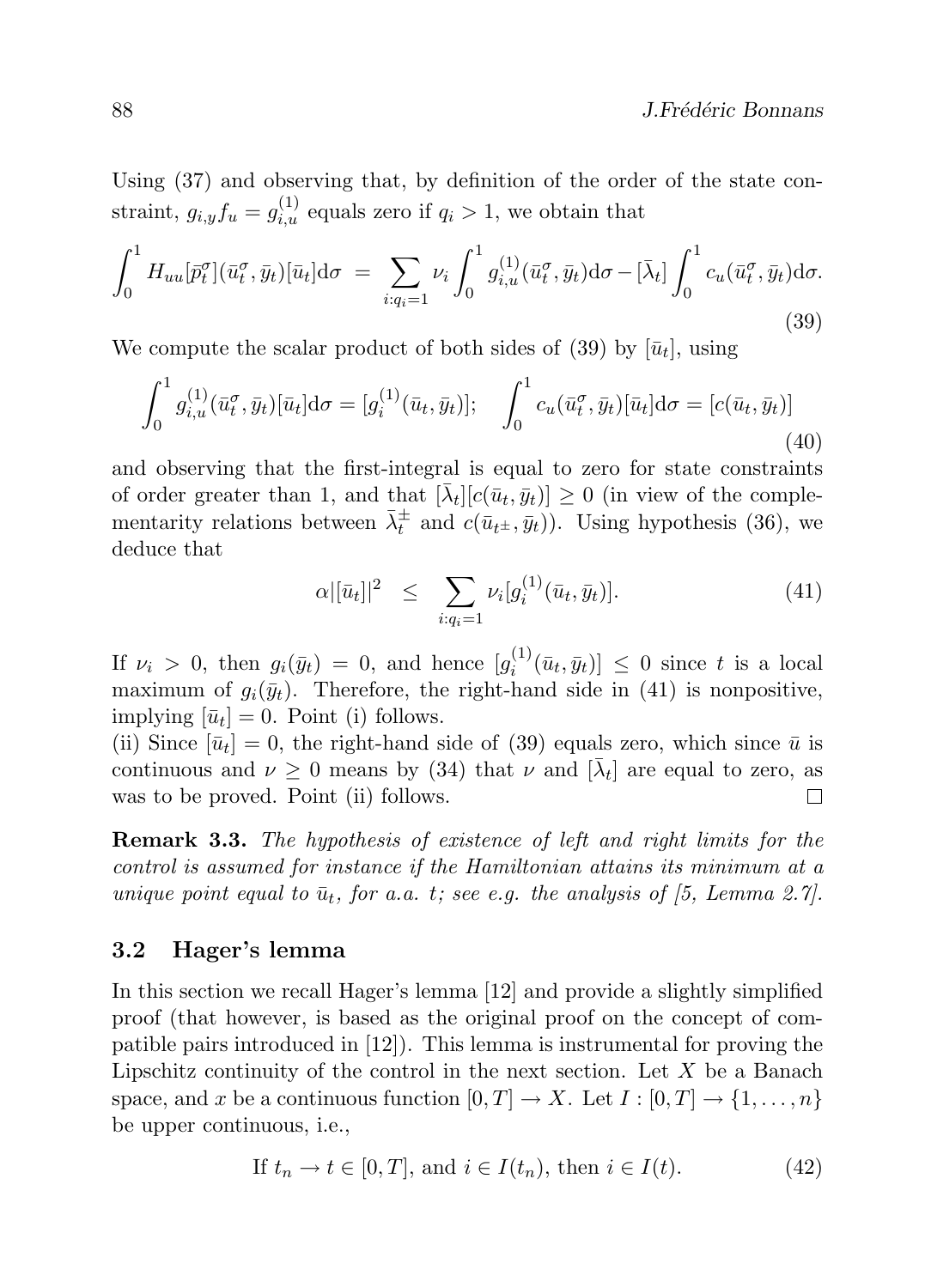We will speak of  $I(t)$  as a set of active constraints since this is the case in our application. We say that the pair  $(a, b)$  in  $[0, T]^2$  is *compatible* if

$$
a < b;
$$
  $I(a) = I(b);$   $I(t) \subset I(a),$  for all  $t \in (a, b),$  (43)

i.e., the same constraints are active at times  $a$  and  $b$ , and no other constraint is active for  $t \in (a, b)$ . We say that  $L > 0$  is a Lipschitz constant for x over  $E \subset [0,T]^2$  if

$$
||x(a) - x(b)|| \le L|b - a| \quad \text{whenever} \ (a, b) \in E. \tag{44}
$$

**Lemma 3.4.** Assume that  $x \in C([0, T], X)$  and that I is upper continuous. Let  $L > 0$  be a Lipschitz constant for x over the set of compatible pairs. Then  $L$  is a Lipschitz constant for  $x$  i.e., we have that

$$
||x(a) - x(b)|| \le L|b - a|, \quad \text{for all } (a, b) \in [0, T]^2. \tag{45}
$$

*Proof.* We make an induction over the following sets, for  $m = 0$  to n:

$$
T_m := \{(t, t') \in [0, T]^2; \ t \le t'; \text{ there exists } J \subset \{1, ..., n\};
$$
  

$$
|J| \le m; \ I(t) \subset J, \text{ for all } t \in (t, t')\}.
$$
 (46)

Since each pair  $(t, t') \in [0, T]^2$  such that  $t < t'$  belongs to  $T_n$ , it suffices to prove that (45) holds on each  $T_m$ , by induction on m. Since  $L > 0$  is a Lipschitz constant for x over the set of compatible pairs,  $(46)$  holds for  $m = 0$  (with in that case  $I(t) = I(t') = \emptyset$ ). So, assuming that (44) holds for  $E = T_{m-1}$ , for  $1 \le m \le n$ , it suffices to prove that it holds on  $T_m$ .

Let  $(a, b) \in T_m$  with associated set J in (46). Consider two cases: Case 1: the set below is not empty:

$$
F := \{ t \in [a, b]; \ I(t) = J \}. \tag{47}
$$

In view of (42) and the definition of  $T_m$ , F is a closed set; let a' and b' be its minimum and maximum, resp. Then  $(a', b')$  is a compatible pair, and hence,  $||x(b') - x(a')|| \leq L(b' - a')$ . Since

$$
||x(b) - x(a)|| \le ||x(a') - x(a)|| + ||x(b') - x(a')|| + ||x(b) - x(b')||, \quad (48)
$$

we see that it suffices to prove that

(i)  $||x(a') - x(a)|| \le L(a' - a);$  (ii)  $||x(b) - x(b')|| \le L(b - b')$  $(49)$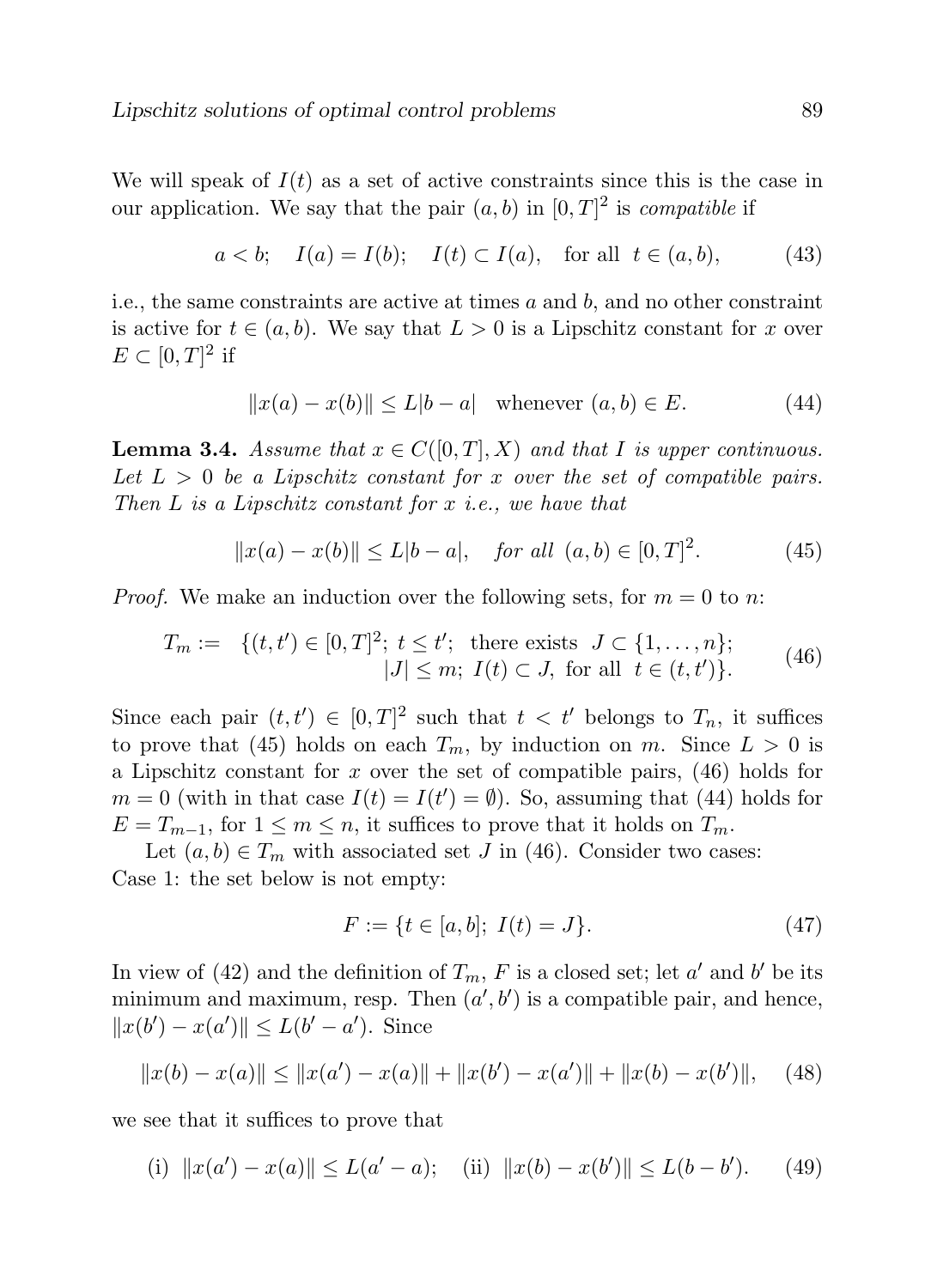Obviously, if  $a' = a$  (resp.  $b' = b$ ) then (49)(i) (resp. (49)(ii)) holds. Since  $x(t)$  is continuous, if  $a' > a$ , for proving (49)(i), it suffices to check that

$$
||x(t''_0) - x(a)|| \le L(t''_0 - a), \quad \text{for all } t''_0 \in (a, a'). \tag{50}
$$

A similar statement holds for (49)(ii). So we have reduced case 1 to Case 2: the pair  $(a, b)$  is such that

$$
|I(t)| < m, \quad \text{for all} \quad t \in [a, b]. \tag{51}
$$

By (42), for any  $t \in [a, b]$ , there exists a neigborhood  $V_t$  of t in  $[a, b]$  such that  $I(t') \subset I(t)$ , for all  $t' \in V_t$ . Since [a, b] is compact, there exists a finite sequence  $a = t_0 < t_1 < \cdots < t_p = b$  such that  $V_{t_i} \cap V_{t_{i-1}} \neq \emptyset$ , for  $i = 1$  to p. Let  $\tau_i \in V_{t_i} \cap V_{t_{i-1}}$ , for  $i = 1$  to p. We have that

$$
I(t) \subset I(t_{i-1}), \ t \in (t_{i-1}, \tau_i); \quad I(t) \subset I(t_i), \ t \in (\tau_i, t_i); \tag{52}
$$

By (51) and (52) we have that  $(t_{i-1}, \tau_i)$  and  $(\tau_i, t_i)$  belong to  $T_{m-1}$ ,  $i = 1$  to p. We conclude with the triangle inequality

$$
||x(a - x(b)|| \le \sum_{i=1}^{p} (||x(t_{i-1}) - x(\tau_i)|| + ||x(\tau_i) - x(t_i)||). \tag{53}
$$

 $\Box$ 

#### 3.3 Main result: Lipschitz continuity of the control

We recall that  $q_i$  denotes the order of the *i*th state constraint, set  $q :=$  $(q_1,\ldots,q_{n_g})$  and  $n_G := n_g + n_c$ , and define  $G^q(u,y) : \mathbb{R}^m \times \mathbb{R}^n \to \mathbb{R}^{n_G}$  by

$$
G_i^q(u, y) := \begin{cases} g_i^{(q_i)}(u, y), & i = 1, \dots, n_g, \\ c_{i - n_g}(u, y), & i = n_g + 1, \dots, n_G. \end{cases}
$$
(54)

Our main result generalizes the ones in Hager's [12], restricted to the first-order, and of Hermant [13] (restricted to the second-order, and with a stronger second-order condition).

Denote by  $I_{\{0,1\}}(t) := I_0(t) \cup I_1(t)$  the set of active constraints of order not greater than one. We need two conditions. The first is the qualification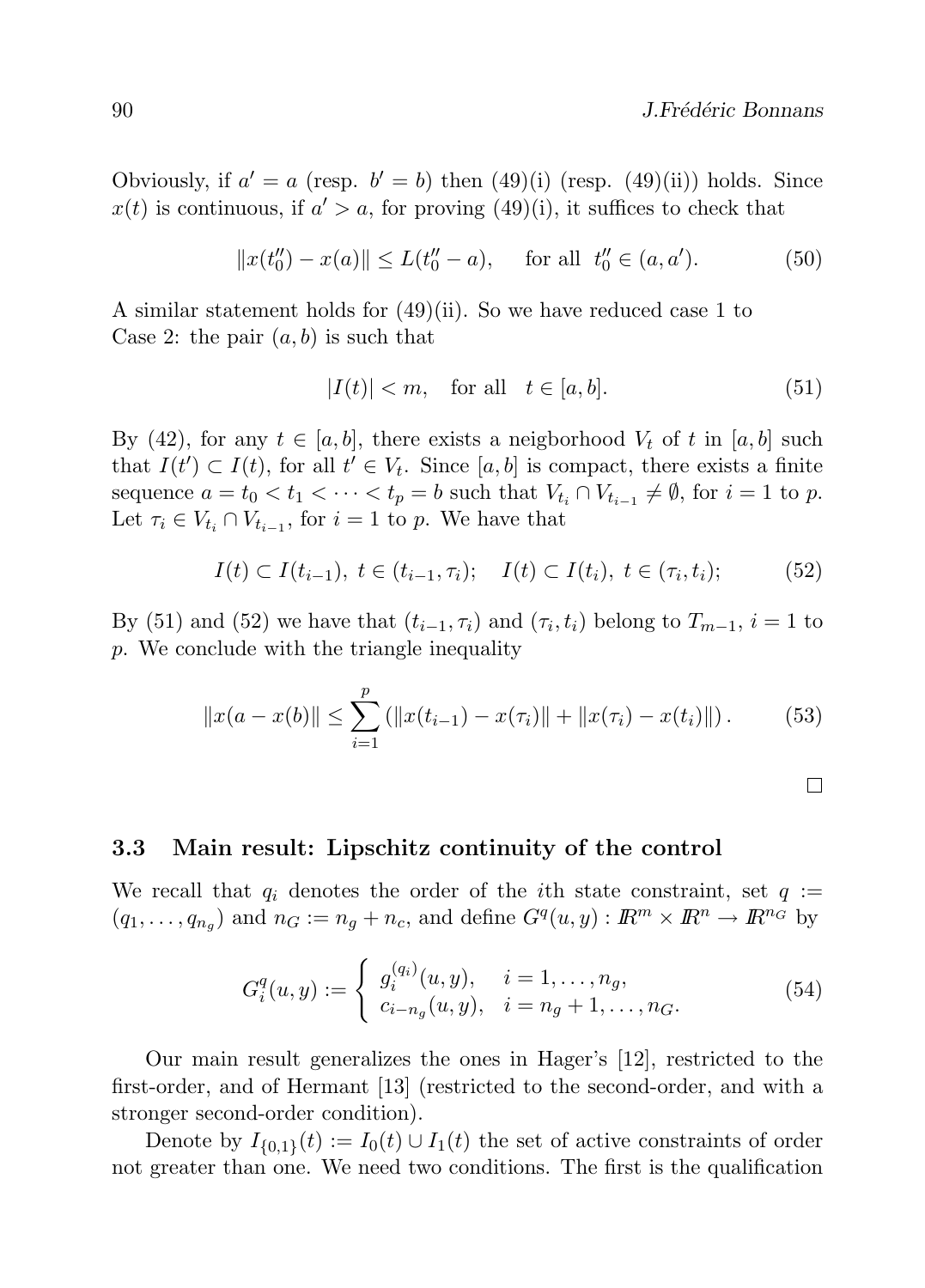condition below, stronger than (34), but still not involving state constraints of order higher than 1:

The family 
$$
\left\{ G_{i,u}^q(\bar{u}_t, \bar{y}_t); i \in I_{\{0,1\}}(t) \right\}
$$
 is linearly independent. (55)

The second condition is of strong Legendre-Clebsch type, but reduced to a subspace:

For some 
$$
\alpha_H > 0
$$
:  $\alpha_H |v|^2 \le H_{uu}[\bar{\alpha}, \bar{p}_t, \bar{\lambda}](\bar{u}_t, \bar{y}_t)(v, v),$   
whenever  $G_{i,u}^{(q)}(\bar{u}_t, \bar{y}_t)v = 0$ , for all  $i \in I_{\{0,1\}}(t), t \in [0, T].$  (56)

**Theorem 3.5.** Let  $(\bar{u}, \bar{y}, \bar{p}, \bar{\eta}, \bar{\lambda})$  be a first-order extremal and associated multipliers, with  $\bar{u}$  continuous. If (55)-(56) hold, then  $\bar{u}$ ,  $\bar{\lambda}$  and the components of  $\bar{\eta}$  associated with first order state constraints are Lipschitz function of time.

The proof is based on the alternative optimality system, defined in Maurer [16] as follows. The first-order alternative multiplier is  $\eta^1 := -\bar{\eta}$ . For  $k \geq 2$ , define the higher-order alternative multipliers by

$$
\eta_t^k := \int_t^T \eta_t^{k-1} dt, \ k = 2, \dots; \quad \eta_i^q := \eta_i^{q_i}, \ i = 1, \dots, n_g, \tag{57}
$$

and

$$
\eta_i^q := \bar{\lambda}_i, \quad i = n_g + 1, \dots, n_g + n_c. \tag{58}
$$

The *alternative costate* (of order  $q$ ) is defined as

$$
p_t^q := \bar{p}_t - \sum_{i=1}^{n_g} \sum_{j=1}^{q_i} \eta_{i,t}^j g_{i,y}^{(j-1)}(\bar{y}_t).
$$
 (59)

For instance, if all constraints are of first-order, then

$$
p_t^q = \bar{p}_t - \sum_{i=1}^{n_g} \eta_{i,t}^1 g_i'(\bar{y}_t),\tag{60}
$$

and if all constraints are of second order, then

$$
p_t^q = \bar{p}_t - \sum_{i=1}^{n_g} \left( \eta_t^1 g'(\bar{y}_t) + \eta_t^2 g_y^{(1)}(\bar{y}_t) \right).
$$
 (61)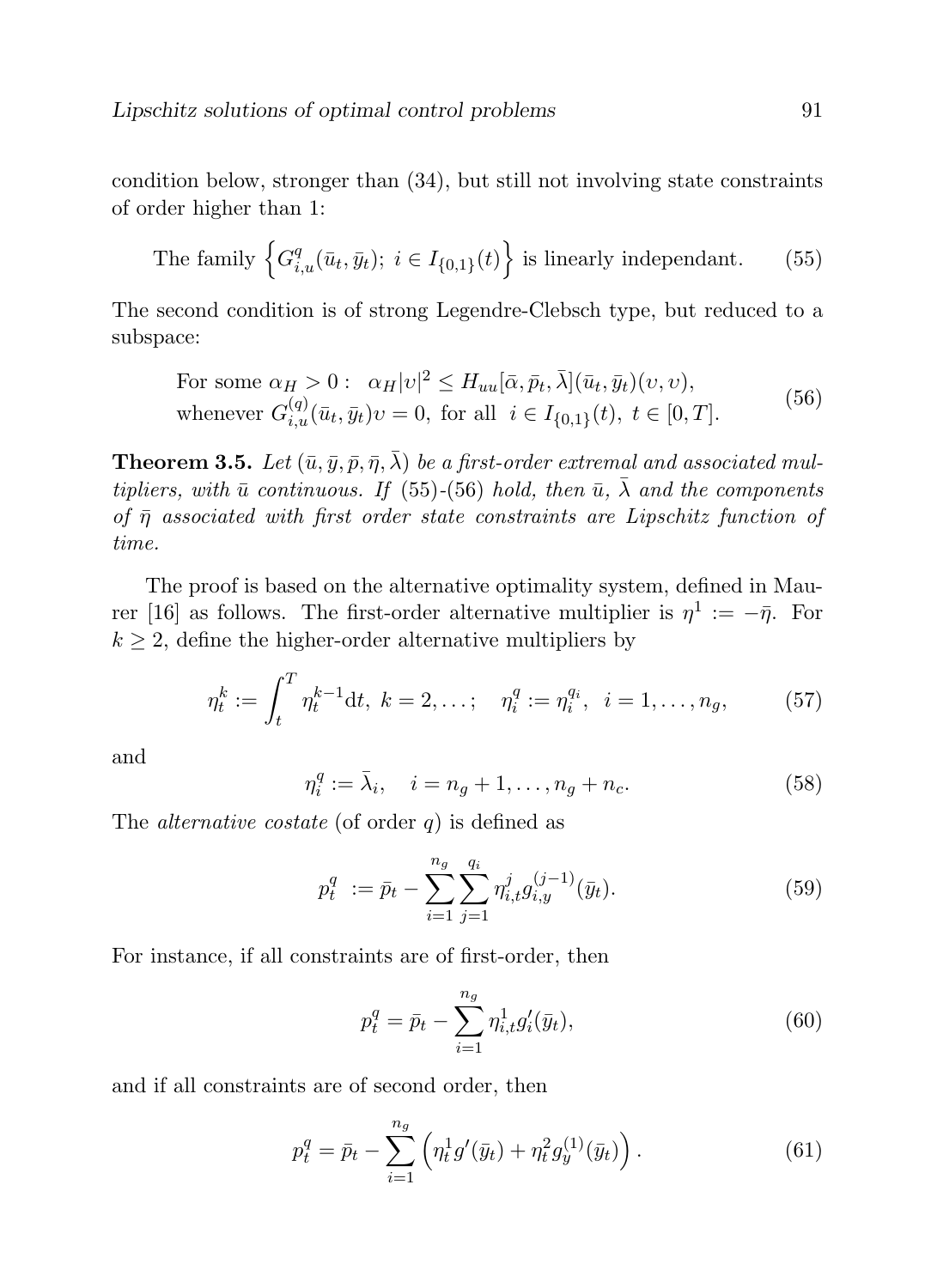The corresponding alternative Hamiltonian is defined as

$$
H^{q}[\alpha, p^{q}, \eta^{q}](u, y) := \alpha \ell(u, y) + p^{q} f(u, y) + \eta^{q} G^{(q)}(u, y).
$$
 (62)

The following result is classical [16] and shows that the alternative optimality system has the same Hamiltonian form as the original one; we provide a proof for the convenience of the reader.

Lemma 3.6. The alternative costate and multiplier satisfy the alternative costate equation

$$
\begin{aligned}\n-\dot{p}_t^q &= H_y^q[\bar{\alpha}, p_t^q, \eta_t^q](\bar{u}_t, \bar{y}_t), \quad t \in (0, T), \\
p_{T+}^q &= \Phi_{y_T}[\bar{\alpha}, \Psi](\bar{y}_0, \bar{y}_T),\n\end{aligned} \tag{63}
$$

as well as the property of invariance w.r.t. the control up to a constant

$$
H^{q}[\bar{\alpha}, p_{t}^{q}, \eta_{t}^{q}](u, \bar{y}_{t}) = H[\bar{\alpha}, \bar{p}_{t}, \bar{\lambda}_{t}](u, \bar{y}_{t}) + term \text{ not depending on } u.
$$
\n(64)

**Proof.** Since all multipliers have zero value at time  $T+$ , the final condition in (63) obviously holds. Next, using  $\dot{\eta}_t^k = -\eta_t^{k-1}$  when  $k > 1$ , obtain with (59)

$$
\begin{array}{rcl}\ndp_t^q &=& \mathrm{d}p_t - \sum_{i=1}^{n_g} \mathrm{d}\eta_{i,t}^1 g_{i,y}^{(j-1)}(\bar{y}_t) - \sum_{i=1}^{n_g} \eta_i^{q_i} g_{i,yy}^{(q_i-1)}(\bar{y}_t) f(\bar{u}_t, \bar{y}_t) \mathrm{d}t \\
&- \sum_{i=1}^{n_g} \sum_{j=1}^{q_i-1} \eta_{i,t}^j \left( -g_{i,y}^{(j)}(\bar{y}_t) + g_{i,yy}^{(j-1)}(\bar{y}_t) f(\bar{u}_t, \bar{y}_t) \right) \mathrm{d}t.\n\end{array} \tag{65}
$$

Using  $d\eta^1 = -d\bar{\eta}$  and the costate equation, we see that the contribution of d $\eta$  on the first row vanishes, so that  $p^q$  is absolutely continuous, and eliminating  $\bar{p}$  from (59), we get

$$
- \dot{p}_t^q = p_t^q f(\bar{u}_t, \bar{y}_t) + \sum_{i=1}^{n_c} \bar{\lambda}_i c_{i,y}(\bar{u}_t, \bar{y}_t) + \sum_{i=1}^{n_g} \sum_{j=1}^{q_i - 1} \eta_{i,t}^j \Delta_i + \sum_{i=1}^{n_g} \eta_i^{q_i} \left( g_{i,y}^{(q_i - 1)}(\bar{y}_t) f_y(\bar{u}_t, \bar{y}_t) + g_{i,yy}^{(q_i - 1)}(\bar{y}_t) f(\bar{u}_t, \bar{y}_t) \right)
$$
(66)

with

$$
\Delta_i = g_{i,y}^{(j-1)}(\bar{y}_t) f_y(\bar{u}_t, \bar{y}_t) - g_{i,y}^{(j)}(\bar{y}_t) + g_{i,yy}^{(j-1)}(\bar{y}_t) f(\bar{u}_t, \bar{y}_t).
$$
(67)

But for  $j < q_i$ ,  $g^j(\bar{y}) = g_{i,y}^{(j-1)}(\bar{y}_t) f(\bar{u}_t, \bar{y}_t)$  and so

$$
g_{i,y}^{(j)}(\bar{y}_t) = g_{i,yy}^{(j-1)}(\bar{y}_t) f(\bar{u}_t, \bar{y}_t) + g_{i,y}^{(j-1)}(\bar{y}_t) f_y(\bar{u}_t, \bar{y}_t)
$$
(68)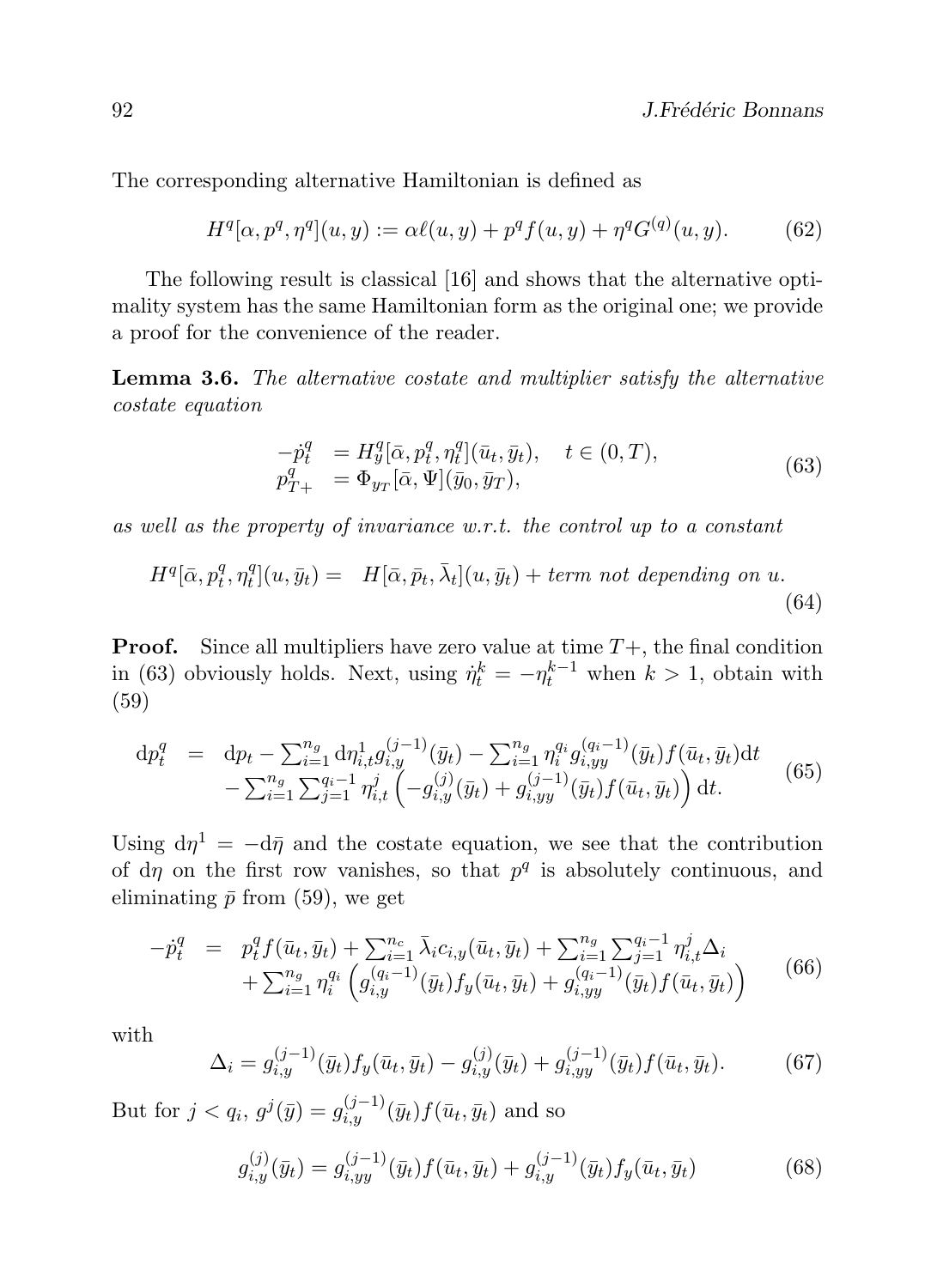proving that  $\Delta_i = 0$ . We conclude by noticing that

$$
g_{i,y}^{(q_i)}(\bar{y}_t) = g_{i,y}^{(q_i-1)}(\bar{y}_t) f_y(\bar{u}_t, \bar{y}_t) + g_{i,yy}^{(q_i-1)}(\bar{y}_t) f(\bar{u}_t, \bar{y}_t),
$$
(69)

so that (63) and (66) coincide.

We next prove (63). Eliminating  $p<sup>q</sup>$  in (59), we obtain

$$
\Delta(u) := H^{q}[\bar{\alpha}, p_{t}^{q}, \eta_{t}^{q}](u, \bar{y}_{t}) \n= H[\bar{\alpha}, \bar{p}_{t}, \bar{\lambda}_{t}](u, \bar{y}_{t}) + \eta^{q} G^{q}(u, \bar{y}_{t}) \n- \sum_{i=1}^{n_{g}} \sum_{j=1}^{q_{i}-1} \eta_{i,t}^{j} g_{i,y}^{(j-1)}(\bar{y}_{t}) f(u, \bar{y}_{t}).
$$
\n(70)

Since  $g_{i,y}^{(j-1)} f(u, \bar{y}_t) = 0$  does not depend on u when  $j < q_i$ , and  $G_i^q$  $i<sup>q</sup>(u, \bar{y}_t) =$  $g_{i,y}^{(q_i-1)}(\bar{y}_t)f(u,\bar{y}_t)$ , the r.h.s. reduces to  $H[\bar{\alpha},\bar{p}_t,\bar{\lambda}](u,\bar{y}_t)$  plus a term not depending on u, as was to be proved.

In view of the previous relation, we see that stationarity or minimality w.r.t. u of  $H^q[\bar{\alpha}, p_t^{\overline{q}}]$  $q\overline{t},\eta_t^q$  $t^q_t$ [ $\cdot$ ,  $\bar{y}_t$ ) is, equivalent to the corresponding property for  $H[\bar{\alpha}, \bar{p}_t, \bar{\lambda}_t](\cdot, \bar{y}_t).$ 

*Proof of theorem 3.5.* Let  $t \in [0, T]$ . We partition the alternative multiplier at time t into  $\eta_t^q = (\hat{\eta}_t, \tilde{\eta}_t)$ , where  $\hat{\eta}$  stands for the components in  $I_{\{0,1\}}(t)$ , and  $\tilde{\eta}$  stands for the remaining components. We identify  $\tilde{\eta}$  with its extension by zero for the components of  $\eta^q$  in  $I_{\{0,1\}}(t)$ . Consider the problem

$$
\lim_{u \in \mathbb{R}^m} H^q[\bar{\alpha}, p_t^q, \tilde{\eta}_t](u, \bar{y}_t) \text{ subject to } g_i^{(q)}(u, \bar{y}_t) = 0, i \in I_{\{0, 1\}}(t). \tag{71}
$$

Note that non active mixed constraints are not involved in this problem since they have zero associated Lagrange multipliers. Denote the set of state constraints with order greater than one by

$$
I_{\{2-q\}} := \{1, \dots, n_g\} \setminus I_1. \tag{72}
$$

Due to a cancellation in the expression of the cost, the data of problem (71), apart from  $I_{\{0,1\}}(t)$ , are on the one hand, function  $\bar{y}_t$ ,  $p_t^q$  $\eta^q_t,~\{\eta^{\bar q}_i$  $a_i^q$ ;  $i \in I_{\{2-q\}}\},\$ which by construction, are Lipschitz function of time, and on the other hand,  $\{\eta_i^1; i \in \bar{I}_1(t)\}\$ , where we denote by  $\bar{I}_1(t) := I_1 \setminus I_1(t)$  the set of non active first-order constraints.

We claim that  $\bar{u}_t$  is a local solution of this problem. Indeed, let  $g_i(\bar{y}_t)$ be a first-order state constraint. Its first time derivative is continuous since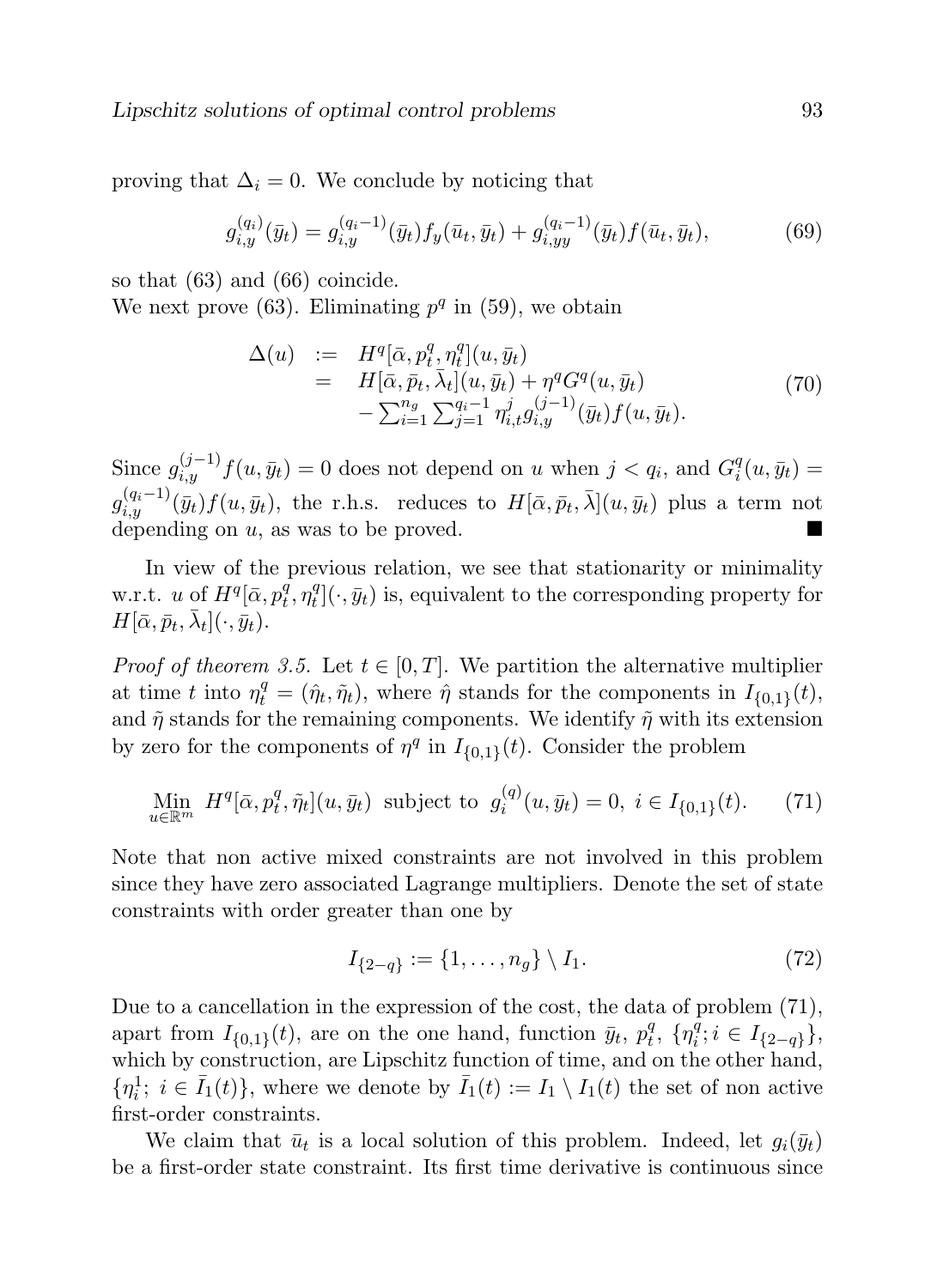$\bar{u}$  is so, and is equal at zero whenever it is active since  $g_i(\bar{y}_t)$  reaches a local maximum. It follows that  $\bar{u}_t$  is feasible for problem (71).

By the qualification hypothesis (55), there exists a unique Lagrange multiplier. In view of the alternative optimality system, the latter is nothing but  $\hat{\eta}_t$ . The first-order optimality conditions are

$$
H_u[\bar{\alpha}, p_t^q, \eta_t^q](u, \bar{y}_t) = 0; \quad g_i^{(q)}(u, \bar{y}_t) = 0, \ i \in I_{\{0,1\}}(t). \tag{73}
$$

The Jacobian of these optimality conditions w.r.t. the unknowns  $(u, \hat{\eta})$  is

$$
Jac_{I(t)} := \begin{pmatrix} H_{uu}[p_t^q, \eta_t^q](\bar{u}_t, \bar{y}_t) & g_{I_{\{0,1\}}(t)u}^{(q)}(\bar{u}_t, \bar{y}_t) \\ g_{I_{\{0,1\}}(t)u}^{(q)}(\bar{u}_t, \bar{y}_t) & 0 \end{pmatrix}
$$
(74)

In view of hypotheses (55)-(56), the latter being a well-known sufficient for local optimality for nonlinear programming problems, this Jacobian is invertible at  $(\bar{u}_t, \hat{\eta}_t)$ , and  $\bar{u}_t$  is a local solution of (71) as claimed.

Let  $(a, b)$  be a compatible pair, for the set  $\hat{I}(t) := I_{\{0,1\}}(t)$ . Then  $\bar{I}_1(a) =$  $\bar{I}_1(b)$ . It follows that the data of problem (71) satisfy a Lipschitz condition, with a constant not depending on the particular  $(a, b)$ .

By the implicit function theorem, applied to (73), for each  $t \in [0, T]$ , there is a neighbourhood  $V_t$  of t such that, if a and b belong to  $V_t$ , then since  $\bar{u}$  is continuous and the data of problem (71) are Lipschitz, we have that for some  $c_t > 0$ 

$$
|\bar{u}_b - \bar{u}_a| + |\eta_b^q - \eta_a^q| \le c_t(b - a).
$$
 (75)

Covering the compact set  $[0, T]$  by a finite number of such neighbourhoods, and setting c as the maximum of constants  $c_t$  over these neighbourhoods, for all possible choices of I, we deduce that

$$
|\bar{u}_b - \bar{u}_a| + |\eta_b^q - \eta_a^q| \le c(b - a), \quad \text{for all compatible pairs } (a, b). \tag{76}
$$

Using lemma 3.4 we deduce that  $(\bar{u}, \eta^q)$  is Lipschitz. The conclusion follows.

 $\Box$ 

# A Appendix

In the next lemma we establish in a general setting the  $L^{\infty}$  regularity of multipliers in the dual of an  $L^{\infty}$  space. The proof is an adaptation of the one in [5, Thm 3.1].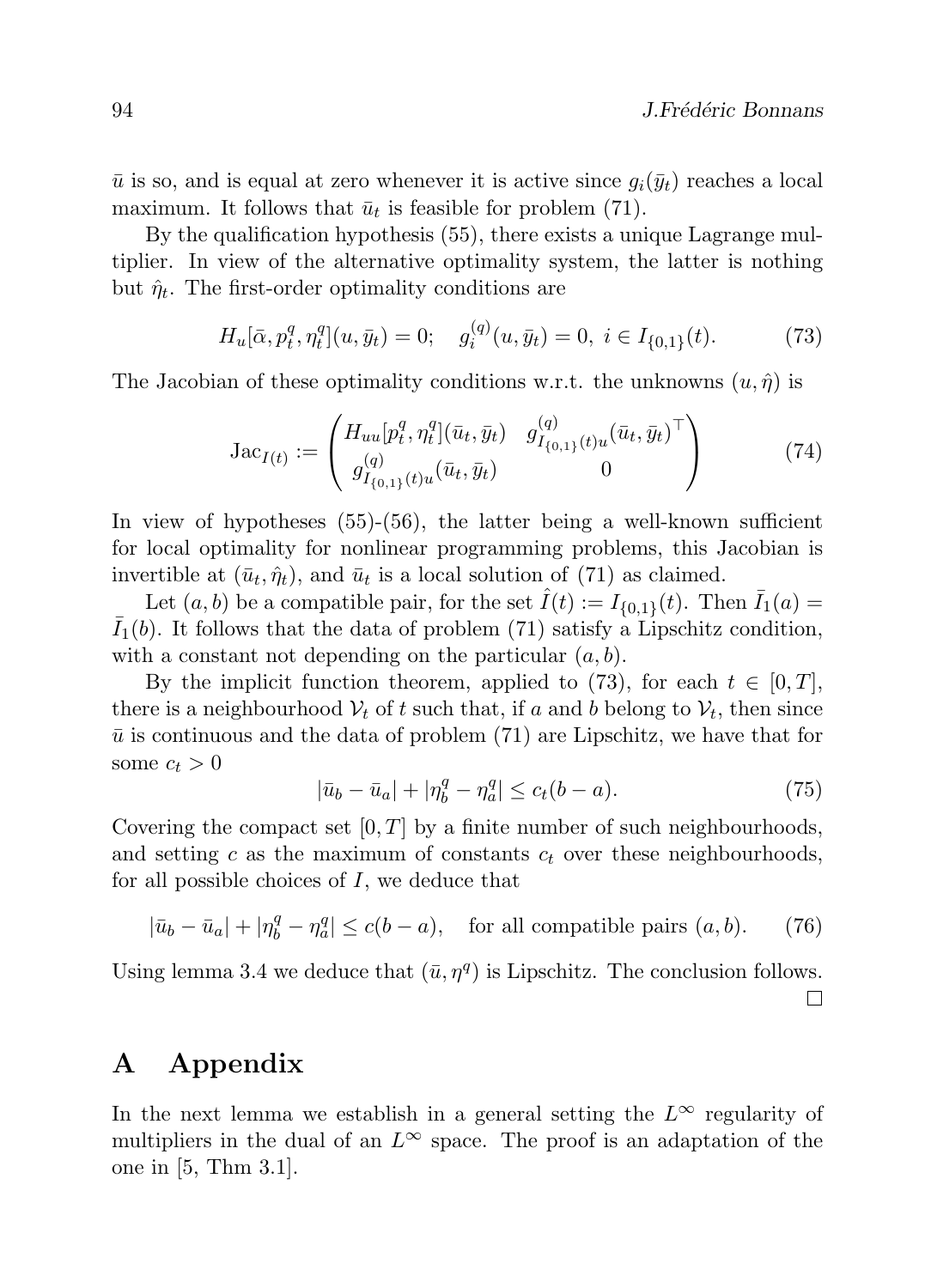**Lemma A.1.** Set  $X := L^{\infty}(0,T,\mathbb{R}^m)$ ,  $Y := L^{\infty}(0,T,\mathbb{R}^s)$ , and  $K := Y_-$ . Let  $c \in K$  and  $\lambda \in N_K(c)$ . Let  $A \in L(X,Y)$  be defined by  $(Av)_t = M_t v_t$ , where  $M_t$  is an  $s \times m$  matrix, measurable function of t, and essentially bounded. Assume that there exists  $\bar{v} \in X$  and  $\beta > 0$  such that

(i) 
$$
c + A\overline{v} \le -\beta 1
$$
; (ii)  $A^{\top} \lambda \in L^{\infty}(0, T, \mathbb{R}^m)$ . (77)

Then  $\lambda \in L^{\infty}(0,T,\mathbb{R}^s)$ , and

$$
\|\lambda\|_{\infty} \le \gamma, \quad where \ \gamma := \beta^{-1} \|\bar{v}\|_{\infty} \|A^{\top}\lambda\|_{\infty}.
$$
 (78)

**Proof.** It suffices to check that  $|\langle \lambda, a \rangle| \leq \gamma ||a||_{L^1(0,T,\mathbb{R}^q)}$ , for every  $a \in Y$ . Indeed, if this holds, since Y is a dense subset of  $L^1(0,T,\mathbb{R}^s)$ ,  $\lambda$  has then a unique extension  $\tilde{\lambda}$  in the dual space of  $L^1(0,T,\mathbb{R}^q)$ , i.e.,  $L^{\infty}(0,T,\mathbb{R}^{q*})$ , that satisfies (78).

Since the norm of  $a \in L^1(0,T,\mathbb{R}^s)$  is the sum of the norms of its positive and negative parts, it suffices to check this inequality when  $a \geq 0$ , i.e., since  $\lambda \geq 0$ , to prove that  $\langle \lambda, a \rangle \leq \gamma ||a||_{L^1(0,T,\mathbb{R}^q)}$ . We can write  $a_t = \alpha_t \bar{a}_t$ , with  $\alpha_t = |a_t|$  and  $|\bar{a}_t| = 1$ . Set  $h := -(c + A\bar{v})$ . Since  $\beta \mathbf{1} \leq h_t$  and  $a_{i,t} \leq \alpha_t$ ,  $i = 1, \ldots, q$ , for a.a. t, we have that  $\beta a_t \leq \alpha_t h_t$ , and so, since  $\lambda \geq 0$ :

$$
\beta \langle \lambda, a \rangle = \langle \lambda, \beta a \rangle \le \langle \lambda, \alpha h \rangle. \tag{79}
$$

Since  $\lambda \geq 0$ ,  $a \geq 0$  and  $c \leq 0$ , and the maximal ratio between the  $L^{\infty}$  and  $L^2$  norms of  $\mathbb{R}^{n_c}$  is  $\sqrt{n_c}$ , we have that:

$$
0 \ge \langle \lambda, \alpha c \rangle \ge \sqrt{n_c} \langle \lambda, \|a\|_{\infty} c \rangle = \sqrt{n_c} \|a\|_{\infty} \langle \lambda, c \rangle = 0,
$$
 (80)

the last equality being the complementarity condition between elements of a convex cone and elements of the corresponding normal cone. It follows that  $\langle \lambda, \alpha c \rangle = 0$ . Combining with (79) (and using in the first equality the specific form of  $A$ ) we obtain

$$
\begin{array}{ll}\n\beta \langle \lambda, a \rangle & \leq -\langle \lambda, \alpha A \bar{v} \rangle = -\langle \lambda, A \alpha \bar{v} \rangle \\
& \leq \| A^\top \lambda \|_{\infty} \| \alpha \|_{1} \| \bar{v} \|_{\infty} = \| A^\top \lambda \|_{\infty} \| \bar{v} \|_{\infty} \| a \|_{1}.\n\end{array} \tag{81}
$$

The conclusion follows.

If K is a subset of a Banach space X, we define  $\overline{\text{aff}}(K)$  as the smallest closed affine subspace of  $X$  containing  $K$ .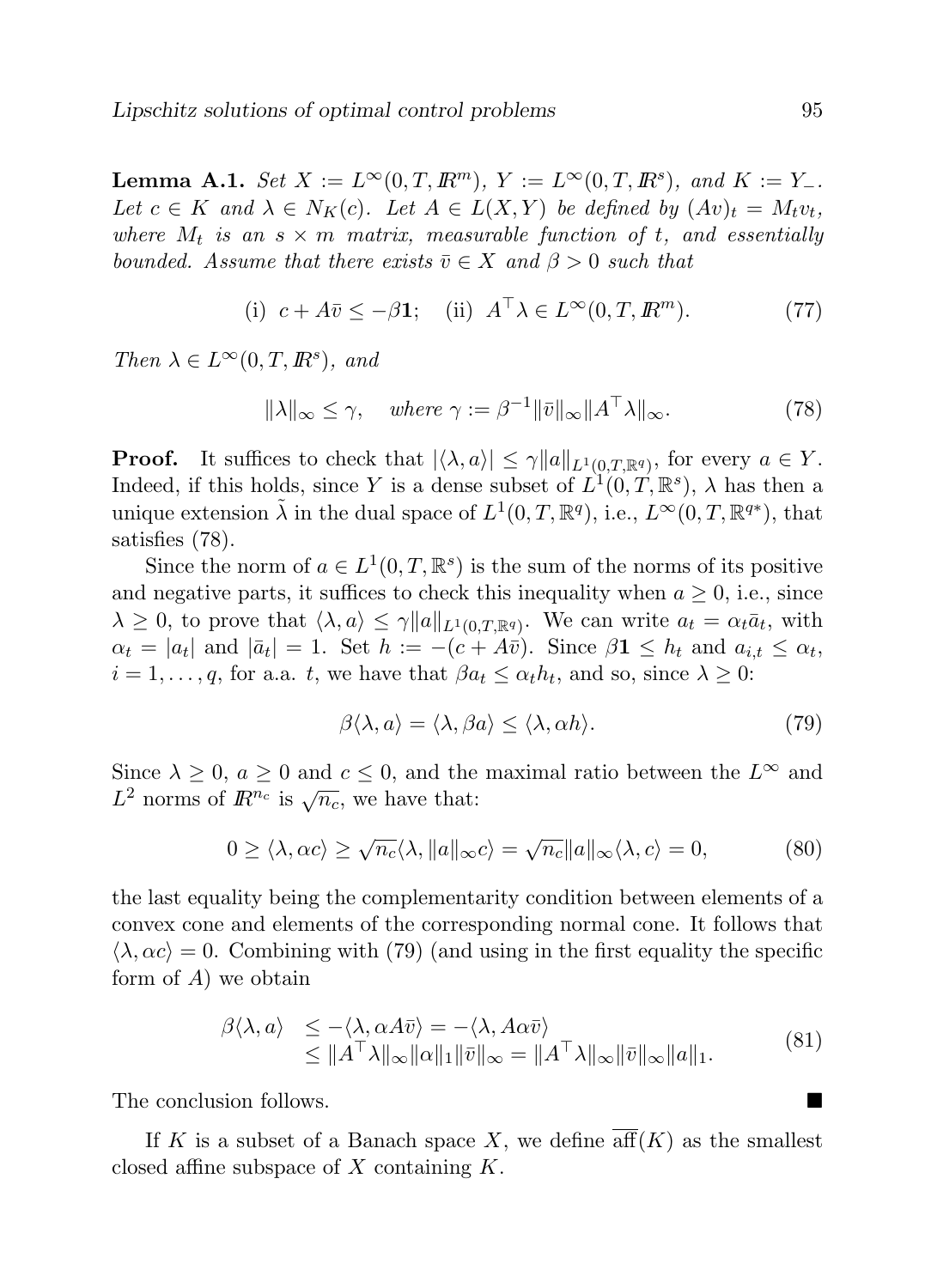**Lemma A.2.** Let X be a Banach space and K be a convex subset of  $X \times E$ , where  $E$  is an Euclidean space. Assume that there exists a convex cone  $C$  of X with nonempty interior, such that  $\mathcal{K} = \mathcal{K} + C \times \{0\}$ . Then  $ri(\mathcal{K}) \neq \emptyset$ .

**Proof.** Denote by  $K_1$ ,  $K_2$  the projection of  $K$  into X and  $\mathbb{R}^n$ , resp. Redefining E as aff $(K_2)$ , we reduce the analysis to the case when  $int(K_2) \neq \emptyset$ , and we will prove that K has a non empty interior. Let  $k \in K$ ,  $k = (k_1, k_2)$ , be such that  $k_2 \in \text{int}(K_2)$ . Let  $c \in \text{int}(C)$ , and set  $k' = k + (c, 0) =$  $(k_1 + c, k_2).$ 

Denote by *n* the dimension of E. Since  $k_2 \in \text{int}(K_2)$ , there exists  $n+1$ elements  $f_1, \ldots, f_{n+1}$  in  $K_2$  such that  $k_2 + \varepsilon_2 B_E \in \text{conv}(f_1, \ldots, f_{n+1})$ . By definition of  $K_2$  there exist  $e_1, \ldots, e_{n+1}$  in  $K_1$  such that  $(e_i, f_i) \in \mathcal{K}$ , for all  $i = 1$  to  $n + 1$ . Since K is convex,  $k' := (k'_1, k_2) \in \mathcal{K}$ . In addition, let  $\varepsilon_1 > 0$ be such that  $B(c, \varepsilon_1) \in C$ . Then  $(e_i + B(c, \varepsilon_1), f_i) \in K$  for all  $i = 1$  to  $n + 1$ . Since K is convex it contains the convex combinations say  $\Delta$  of these sets, and we have

$$
\Delta = \text{conv}((e_1, f_1), \dots, (e_{n+1}, f_{n+1})) + B(c, \varepsilon_1) \times \{0\}. \tag{82}
$$

Since the above convex hull has a second projection with a non empty interior, the conclusion follows.

## References

- [1] J.F. Bonnans and C. de la Vega. Optimal control of state constrained integral equations. Research report, INRIA RR7257, April 2010.
- [2] J.F. Bonnans and A. Hermant. Revisiting the analysis of optimal control problems with several state constraints. Control and Cybernetics, 38(4):1021–1052, 2009.
- [3] J.F. Bonnans and A. Hermant. Second-order analysis for optimal control problems with pure state constraints and mixed control-state constraints. Annals of I.H.P. - Nonlinear Analysis, 26:561–598, 2009.
- [4] J.F. Bonnans and P. Jaisson. Optimal control of a parabolic equation with time-dependent state constraints. Rapport de Recherche RR 6784, INRIA, 2008.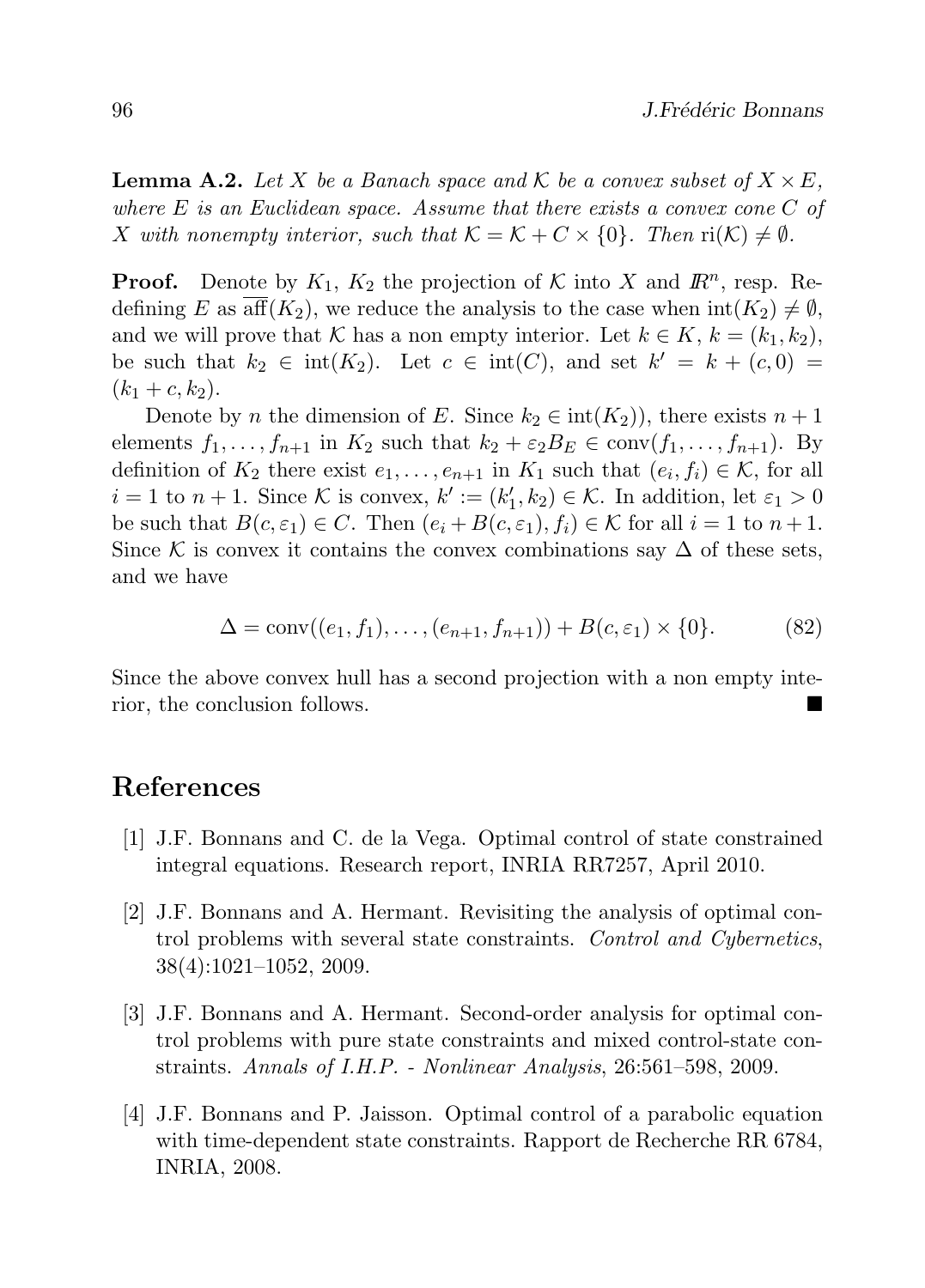- [5] J.F. Bonnans and N.P. Osmolovskiı̆. Second-order analysis of optimal control problems with control and initial-final state constraints. J. Con*vex analysis*,  $17(3)$ ,  $2010$ . To appear.
- [6] J.F. Bonnans and A. Shapiro. Perturbation analysis of optimization problems. Springer-Verlag, New York, 2000.
- [7] A.E. Bryson, W.F. Denham, and S.E. Dreyfus. Optimal programming problems with inequality constraints I: necessary conditions for extremal solutions. AIAA Journal, 1:2544–2550, 1963.
- [8] A. V. Dmitruk. Quadratic conditions for the Pontryagin minimum in an optimal control problem linear with respect to control. I. Decoding theorem. Izv. Akad. Nauk SSSR Ser. Mat., 50(2):284–312, 1986.
- [9] M. do Rosario de Pinho and I. Shvartsman. Lipschitz continuity of optimal control and Lagrange multipliers in a problem with mixed and pure state constraints. Technical report, 2009.
- [10] A.L. Dontchev and W.W. Hager. The Euler approximation in state constrained optimal control. Mathematics of Computation, 70:173–203, 2001.
- [11] N. Dunford and J. Schwartz. *Linear operators, Vol I and II.* Interscience, New York, 1958, 1963.
- [12] W.W. Hager. Lipschitz continuity for constrained processes. SIAM J. Control Optimization, 17:321–338, 1979.
- [13] A. Hermant. Stability analysis of optimal control problems with a second-order state constraint. *SIAM J. Optim.*, 20(1):104–129, 2009.
- [14] D.H. Jacobson, M.M. Lele, and J.L. Speyer. New necessary conditions of optimality for control problems with state-variable inequality contraints. J. of Mathematical Analysis and Applications, 35:255–284, 1971.
- [15] O. Mangasarian and S. Fromovitz. The Fritz-John necessary optimality conditions in the presence of equality and inequality constraints. Journal of Mathematical Analysis and Applications, 7:37–47, 1967.